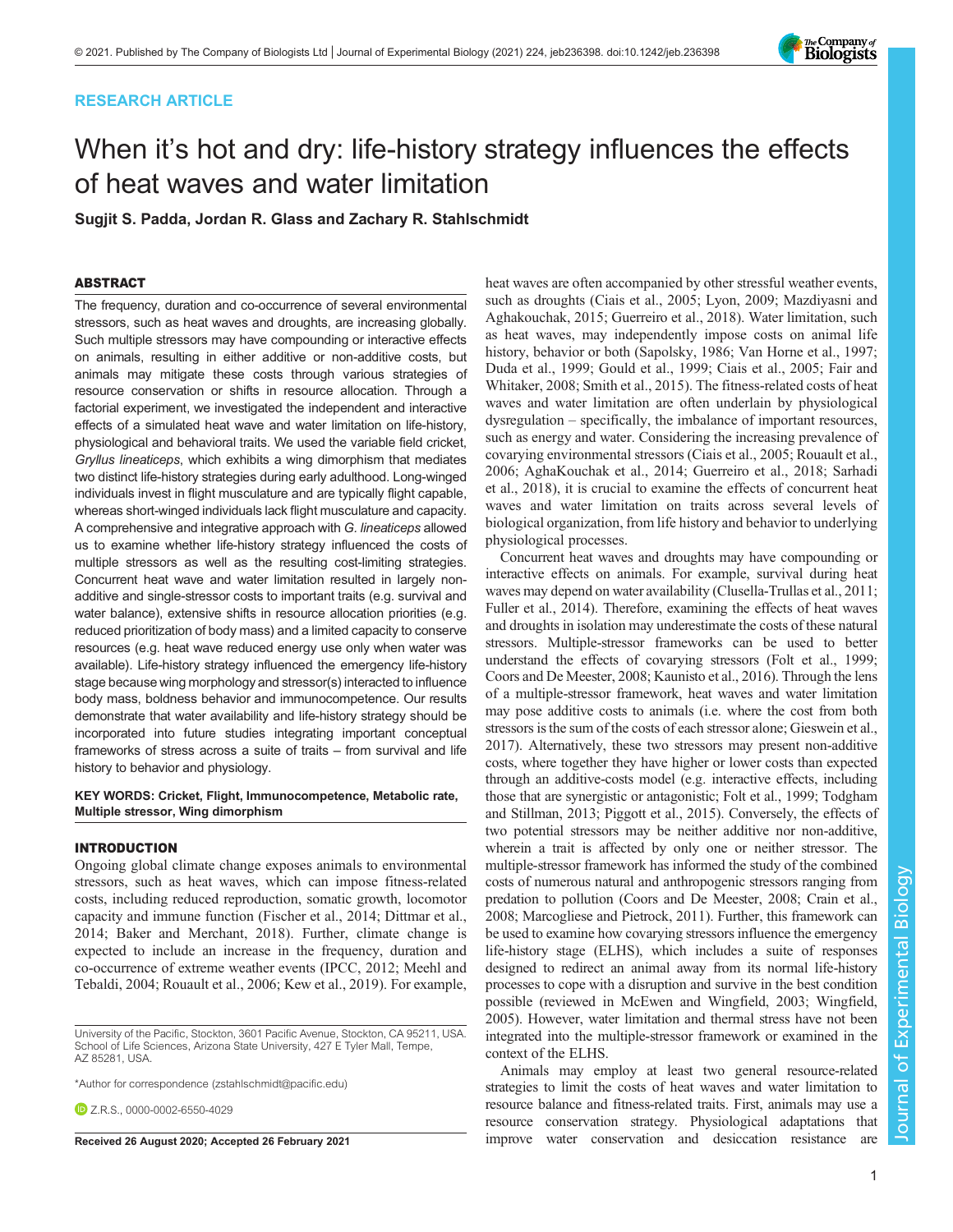hypothesized to be important traits under selection from environmental stressors [\(Bujan et al., 2016](#page-7-0); [Weldon et al., 2016\)](#page-10-0). Animals can make physiological adjustments to conserve water – for instance, beetles can adjust cuticle hydrocarbon structural features to reduce cuticular water loss [\(Toolson and Hadley, 1979;](#page-9-0) [Lockey,](#page-8-0) [1988; Gibbs, 1998](#page-8-0); [2002a](#page-8-0); [Hofmann and Todgham, 2010](#page-8-0)). Other physiological shifts, such as reduced respiration, can also conserve water and energy ([Bartholomew and Dawson, 1953](#page-7-0); [Tojo et al., 2005](#page-9-0); [Matthews and White, 2012\)](#page-8-0). Animals may further utilize behavioral strategies to conserve resources. For example, animals may limit locomotion during heat waves, thereby reducing energy use and water loss [\(Preest and Pough, 1989; Rogowitz et al., 1999;](#page-9-0) [Fish et al., 2001](#page-8-0); [Andrew et al., 2013](#page-7-0); [Gunderson and Leal, 2015](#page-8-0)). A second general resource-related strategy animals may use involves shifts in resource allocation during heat waves, water limitation or both. During resource limitation, animals may reallocate water from non-essential tissues, such as muscle, to preserve water balance [\(McCue et al.,](#page-8-0) [2017;](#page-8-0) [Brusch et al., 2018\)](#page-7-0). Further, resource-limited animals may reduce investment into more energetically expensive traits (e.g. immune function; [Lochmiller and Deerenberg, 2000;](#page-8-0) [Ardia et al.,](#page-7-0) [2012\)](#page-7-0) while maintaining other traits (e.g. reproduction). Similarly, heat waves and water limitation may have varying effects on different traits owing to shifts in resource allocation strategies. To date, it is poorly understood whether animals use resource conservation strategies and/or alter resource allocation strategies in response to concurrent periods of heat waves and water limitation.

Therefore, we examined the independent and interactive effects of a simulated heat wave and water limitation on several traits in the variable field cricket (Gryllus lineaticeps) to test three sets of hypotheses. Our first set of hypotheses were mutually exclusive of one another and tested whether the combined costs of a heat wave and water limitation were additive or non-additive (i.e. hypotheses 1a and 1b, respectively). We independently tested hypotheses 1a and 1b for a range of traits, from survival and reproduction to water balance and immunity (see below). The second set of hypotheses tested for resource-related strategies employed to limit costs from multiple stressors – that is, whether animals use a resource conservation strategy (hypothesis 2a) and/or a strategy associated with shifts in resource allocation priorities (hypothesis 2b). Our third hypothesis (hypothesis 3) tested whether life-history strategy affected the costs of stressors and the use of cost-mitigating strategies because Gryllus crickets exhibit a wing dimorphism that mediates two distinct life-history strategies during early adulthood. Long-winged (LW) individuals typically invest in flight musculature and are capable of flight and dispersal, whereas short-winged (SW) individuals lack flight musculature and capacity (see below; [Roff, 1984;](#page-9-0) [Zera and Mole, 1994](#page-10-0); [Zera, 2005](#page-10-0)).

Our study used an established, general framework to evaluate the effects of heat waves and water limitation across several levels of biological organization [\(Folt et al., 1999;](#page-8-0) [Coors and De Meester,](#page-7-0) [2008;](#page-7-0) [Todgham and Stillman, 2013](#page-9-0); [Kaunisto et al., 2016\)](#page-8-0). Understanding how multiple stressors and life-history strategy interact to alter physiology and behavior will provide important insight into the mechanisms by which animals respond to covarying stressors associated with climate change.

## MATERIALS AND METHODS Study species

Gryllus lineaticeps Stål 1861 is native to the western USA and is found predominately in California, with its northern range extending into Oregon ([Weissman et al., 1980; Wagner and](#page-10-0) [Reiser, 2000](#page-10-0); [Weissman and Gray, 2019\)](#page-10-0). Gryllus crickets exhibit

a wing dimorphism that mediates a trade-off between two distinct life-history strategies related to reproduction and dispersal capacity [\(Roff, 1984;](#page-9-0) [Zera and Mole, 1994](#page-10-0); [Zera, 2005\)](#page-10-0). Beyond a trade-off between flight and fecundity, this wing dimorphism in Gryllus can influence other important traits, such as gene expression, enzymatic activity, immunity, energy reserves, body mass and behavior ([Roff,](#page-9-0) [1984;](#page-9-0) [Zera and Larsen, 2001;](#page-10-0) [Mitra et al., 2011;](#page-9-0) [Zera, 2017; Zera](#page-10-0) [et al., 2018;](#page-10-0) [Glass and Stahlschmidt, 2019;](#page-8-0) [Sun et al., 2020](#page-9-0)).

Crickets used in the study were acquired from a long-term colony containing both wing morphs that was interbred annually with progeny of females captured from a natural population (Sedgwick Reserve, Santa Ynez, CA, USA). Throughout ontogeny, crickets were reared in standard conditions: 14 h:10 h light:dark photoperiod at  $28 \pm 1^{\circ}$ C with *ad libitum* access to water (water-filled shell vials plugged with cotton) and commercial dry cat food. Newly molted adults (<1 day after final ecdysis) were individually housed in small translucent deli cups (473 ml) containing shelter (overturned 30 ml opaque containers with access holes). Crickets were then assigned to one of four experimental treatment groups described below.

## Experimental design

A factorial design was used to investigate how water limitation and a simulated heat wave affected survival, total water content, and investment into somatic and reproductive tissue in SW and LW G. lineaticeps of both sexes (i.e. a  $2 \times 2 \times 2 \times 2$  design, including wing morphology and sex as treatments). Additionally, effects on boldness behavior, immunity, and rates of metabolism and evaporative water loss were examined. Half of the crickets were placed in an incubator (model I-36, Percival Scientific, Inc., Perry, IA, USA) programmed to a 17–31°C sinusoidal diel cycle that changed temperature hourly ('control' temperature treatment). This temperature range approximates the average diel temperature variation of the air and soil at Sedgwick Reserve (<https://ucnrs.org/>) during the mating season (i.e. when adults emerge) for G. lineaticeps (June–August). The remaining crickets were placed in an incubator (model I-36, Percival Scientific) programmed to a 23–37°C sinusoidal diel temperature cycle ('heat wave' temperature treatment). This temperature range approximates the average diel temperature variation of the air and soil at Sedgwick Reserve during a 4-day heat wave that occurred in August 2012 [\(https://ucnrs.org/\)](https://ucnrs.org/). Both temperature regimes were well within the range of temperatures recorded in microclimates used by G. lineaticeps during the mating season at Sedgwick Reserve [\(Sun](#page-9-0) [et al., 2020\)](#page-9-0). Crickets experienced one of two water treatment levels: ad libitum access to water or no access to water (i.e. 'water unlimited' and 'water limited' treatments, respectively). Water availability promotes food consumption in many animals, including Gryllus crickets [\(Lepkovsky et al., 1957;](#page-8-0) [Raubenheimer and Gäde, 1994,](#page-9-0) [1996;](#page-9-0) our unpublished data). To avoid the confounding effect of food consumption (i.e. variation in resource acquisition; [van Noordwijk](#page-10-0) [and de Jong, 1986](#page-10-0)), all crickets were fasted during treatment, which is ecologically relevant given the intermittent feeding habits of orthopterans ([Gangwere, 1961\)](#page-8-0). A 14 h:10 h light:dark photoperiod was maintained throughout the experiment.

At the onset of the experiment, each cricket's body mass, sex and wing morphology (LW or SW) were recorded. After 4 days of treatment, each individual's final body mass and mortality were recorded. Then, a portion of surviving crickets was euthanized by freezing at −20°C, after which they either underwent a drying procedure to determine total water content (TWC; see 'Total water content', below) or a dissection to determine investment into reproduction and flight capacity (see 'Reproduction and flight capacity', below). Prior to euthanasia, some crickets underwent a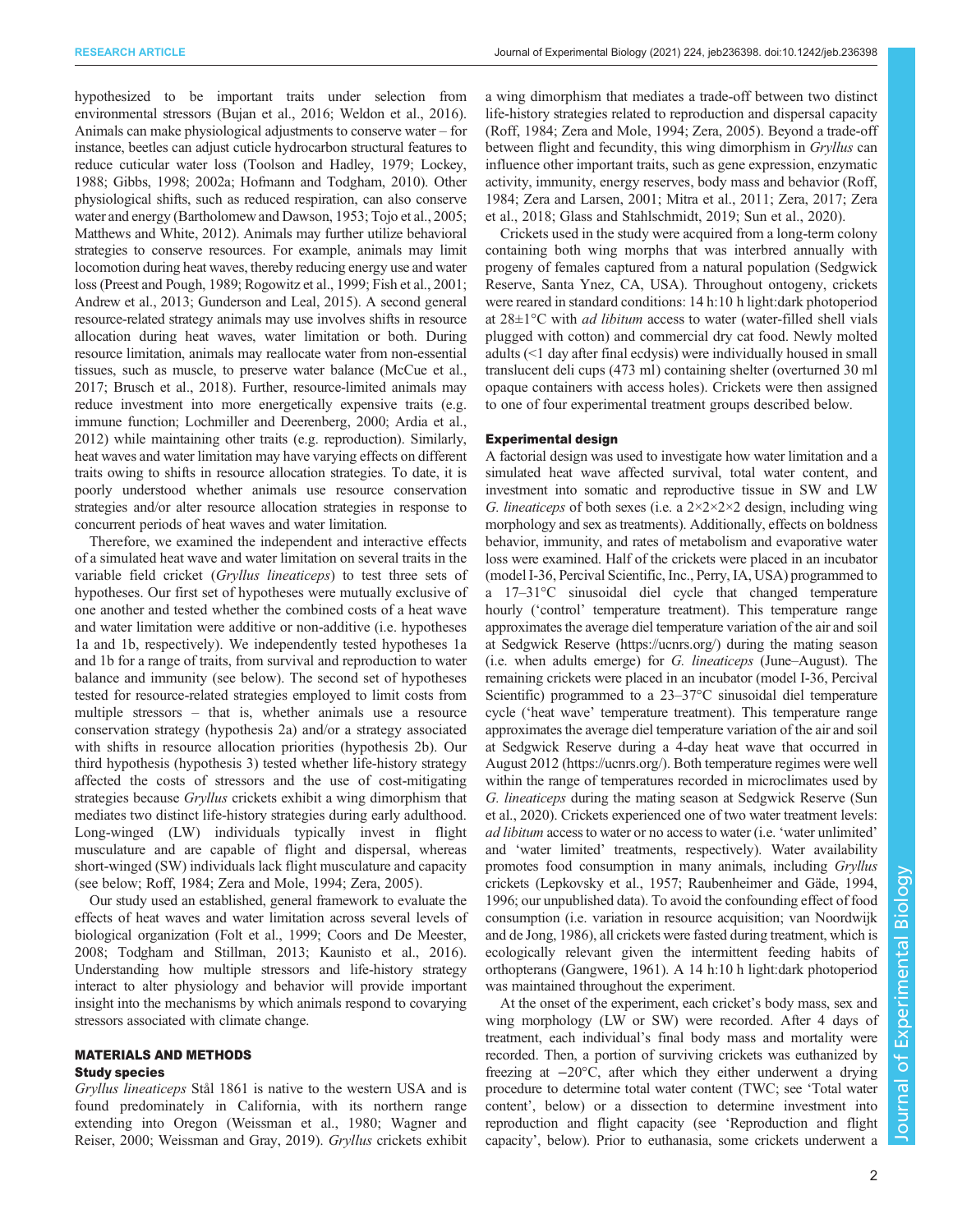respirometry trial to estimate rates of metabolism and evaporative water loss (see 'Respirometry', below), a behavioral assay of boldness (see 'Boldness behavior', below), or a hemolymph sampling procedure to estimate immunocompetence and circulating protein levels (see 'Total phenoloxidase activity and protein content', below).

### Total water content

After 4 days of treatment, a subset of crickets  $(n=393)$  were euthanized and stored at −20°C. After storage, they were dried at 55°C to a constant mass and re-weighed to determine TWC (% of final live mass), which was used as a proxy for water balance (see 'Statistical analyses', below).

## Reproduction and flight capacity

After 4 days of treatment, a portion of crickets  $(n=273)$  was euthanized and stored at −20°C. These crickets were later dissected to examine flight musculature (dorso-longitudinal muscle; DLM). Specifically, DLM was scored from 0 to 2, where 0 indicated DLM was absent, 1 indicated white, histolyzed (non-functional) DLM, and 2 indicated pink, functional DLM ([Crnokrak and Roff, 2002](#page-8-0); [King et al., 2011](#page-8-0); [Glass and Stahlschmidt, 2019](#page-8-0)). In our study, LW crickets regularly exhibited histolyzed flight muscle, and other LW Gryllus with histolyzed DLM [LW(h)] are more physiologically similar to SW Gryllus relative to LW crickets exhibiting functional DLM [LW(f)] [\(Zera et al., 1997](#page-10-0); [Zera and Larsen, 2001;](#page-10-0) reviewed in [Zera et al., 2018](#page-10-0)). However, the distinction between LW [i.e. both  $LW(h)$  and  $LW(f)$ ] and SW *Gryllus* is important because  $LW(h)$  and  $LW(f)$  Gryllus can differ from SW Gryllus in adult body mass, DLM status, and rates of development and growth, as well as in their sensitivities to immune and oxidative challenges [\(Glass and](#page-8-0) [Stahlschmidt, 2019](#page-8-0); [Stahlschmidt et al., 2020; Stahlschmidt and](#page-9-0) [Glass, 2020\)](#page-9-0). A subset of crickets  $(n=265)$  also had their gonads removed and dried at 55°C to a constant mass to estimate investment into reproduction ([Roff and Fairbairn, 1991;](#page-9-0) [Crnokrak and Roff,](#page-8-0) [2002](#page-8-0)).

## **Respirometry**

Oxygen consumption rate  $(\dot{V}_{\text{O}_2})$  is directly proportional to metabolic rate, but  $O_2$  analyzers are typically less sensitive than  $CO_2$  analyzers [\(Harrison et al., 2012](#page-8-0)). Therefore,  $CO_2$  production rate ( $\dot{V}_{CO_2}$ , ml h<sup>-1</sup>) was measured as an indirect estimate of standard metabolic rate [\(Nespolo et al., 2005;](#page-9-0) [Lighton, 2008](#page-8-0); [Clark et al., 2016](#page-7-0)), and evaporative water loss rate ( $\dot{V}_{\text{H}_2\text{O}}$ , mg h<sup>-1</sup>) was measured concurrently. All measurements were taken between 10:30 and 12:30 h to limit variations in circadian rhythm. Each cricket  $(n=190)$ was placed into a small glass metabolic chamber (59 ml) in an incubator (I-30, Percival Scientific) maintaining a constant 28°C. To reduce movement or activity during trials, crickets were acclimated in a darkened incubator for 90 min prior to measurement.

As in [Stahlschmidt and Glass \(2020\)](#page-9-0), seven metabolic chambers at a time were connected to a multiplexer (MUX, Sable Systems, Las Vegas, NV, USA), and an eighth port on the multiplexer allowed for baseline measurements of influent air throughout the 86 min sampling period. Influent air was generated by a diaphragm pump (PP2, Sable Systems), and flow rates were regulated by needle valves and monitored by mass flow meters (FB8, Sable Systems). The multiplexer passed one air stream sequentially through each chamber for 10 min for respiratory measurements (70 ml min−<sup>1</sup> per chamber), while the other air stream provided continuous air to crickets during non-measurement periods (∼40 ml min−<sup>1</sup> per chamber). Influent air was stripped of  $H_2O$  and  $CO_2$  by flowing it through columns of  $CaSO<sub>4</sub>$  and soda lime, respectively. Sample effluent air was first passed through a water vapor meter (FMS, Sable Systems), after which water was removed via  $CaSO<sub>4</sub>$ . Air then passed through a CO<sub>2</sub> analyzer (FMS, Sable Systems). All hardware (e.g. FMS and FB8) interfaced with software (ExpeData, Sable Systems) that recorded data each second to a computer. Each cricket's steady-state  $\dot{V}_{\text{CO}_2}$  and  $\dot{V}_{\text{H}_2\text{O}}$  were determined from the average of the most level 5 min sequence (i.e. 300 samples) of data [\(Lighton, 2008](#page-8-0)).

#### Boldness behavior

From 09:30 to 12:00 h, a black corrugated plastic 'plus maze' arena was used to monitor behavior in a novel environment at 28°C (sensu [Stahlschmidt et al., 2014\)](#page-9-0). Two of the four maze arms were covered to serve as shelters, and the remaining arms and the center of the arena were uncovered and exposed. Prior to each trial, the arena was cleaned with 70% ethanol to remove frass and odors, and allowed to dry. Each cricket was first transferred from its housing container (i.e. deli cup, see above) into a specimen container (120 ml) and covered with a thin piece of plastic sheeting. The specimen container was then inverted and placed in the center of the arena, after which the plastic sheeting was removed. After 1 min, the specimen container was lifted and the cricket was exposed to the arena (i.e. 'novel environment') for 10 min.

After removing the container, the initial freeze time (i.e. the time between the removal of the specimen container to first movement) was recorded. Freezing serves as a behavioral tool to avoid detection from predators ([Croes et al., 2007;](#page-8-0) [Chelini et al., 2009;](#page-7-0) [Shamble](#page-9-0) [et al., 2016](#page-9-0)); thus, an animal with a short freeze time is considered bolder than one with a longer freeze time. The number of movements in/out of shelter was also recorded for each cricket. Presumably, crickets more willing to take risk (i.e. those that were bolder) would move in and out of shelter more frequently than shyer crickets. Finally, the time spent locomoting when not in shelter was also measured as an estimate of behavioral activity.

We used principal components analysis (PCA) to generate an index of behavior in a novel environment using initial freeze time, shelter exploration and time spent locomoting as initial variables (sensu [Stahlschmidt et al., 2014](#page-9-0), [2016\)](#page-9-0). We used several test statistics (e.g. the Bartlett's and Kaiser–Meyer–Olkin measures) to verify that our data set was appropriate for PCA. Our data set satisfied the assumptions of having significant and compact patterns of correlations (reviewed in [Stahlschmidt and Adamo, 2015;](#page-9-0) [Glass and Stahlschmidt, 2019](#page-8-0)). One principal component (PC1) explained the majority of the total variance (61%), and it was the only PC with a higher-than-average eigenvalue – the average size of a PC's eigenvalue is 1, and the eigenvalue for PC1 was 1.8. Freeze time loaded negatively  $(-0.63)$  on PC1, and shelter exploration (0.85) and the time spent locomoting (0.84) loaded positively on PC1. That is, a relatively high PC score reflected relatively more exploration and locomotion, and it reflected a relatively short freeze time. Thus, we herein refer to this PC as 'boldness', which we used for our statistical analyses (described below).

## Total phenoloxidase activity and protein content

Immunity in insects strongly relies on melanization, which is facilitated by the activity of phenoloxidase (PO; [Siva-Jothy et al.,](#page-9-0) [2005;](#page-9-0) [Kanost and Gorman, 2008](#page-8-0); [González-Santoyo and Córdoba-](#page-8-0)[Aguilar, 2012\)](#page-8-0). Therefore, PO is typically correlated with or responds similarly to treatments such as pathogen clearance, disease resistance and/or other immune parameters, such as encapsulation or lysozymelike activity [\(Adamo, 2004a,b](#page-7-0); [Cerenius et al., 2008;](#page-7-0) [Gershman,](#page-8-0)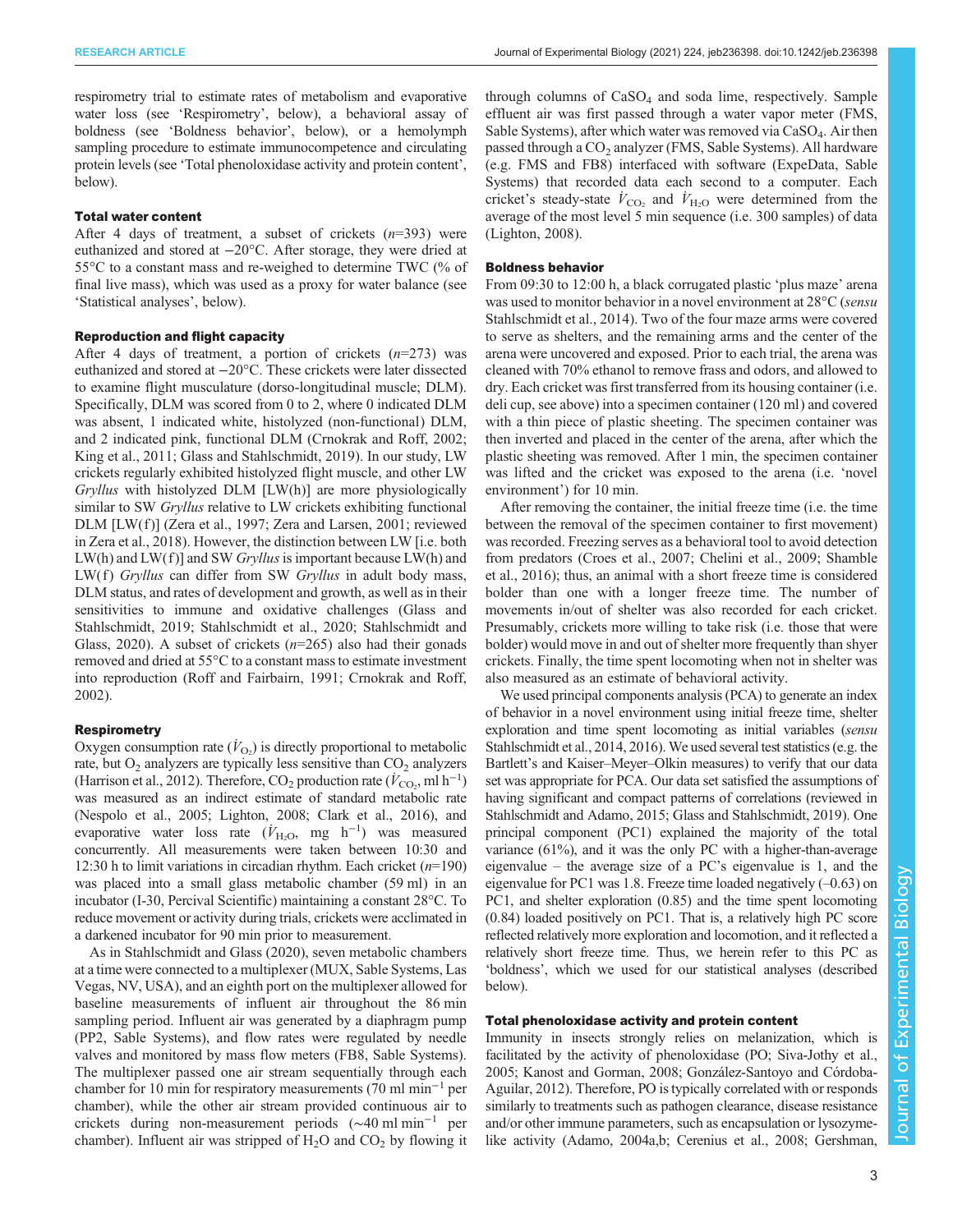[2008; Gershman et al., 2010;](#page-8-0) [Srygley and Jaronski, 2011; Srygley,](#page-9-0) [2012\)](#page-9-0). However, the insect immune system is complex (reviewed in [Beckage, 2008\)](#page-7-0), and PO may be uncoupled from disease resistance (e.g. [Adamo, 2004a](#page-7-0),[b](#page-7-0); [Adamo and Lovett, 2011](#page-7-0)). Therefore, we examined a single (albeit important) aspect of immunocompetence in insects [\(Siva-Jothy et al., 2005;](#page-9-0) [Kanost and Gorman, 2008](#page-8-0); [González-Santoyo and Córdoba-Aguilar, 2012\)](#page-8-0). Total PO activity can covary with levels of total circulating protein (e.g. [Stahlschmidt](#page-9-0) [et al., 2015](#page-9-0)), and protein levels are also associated with disease resistance in Gryllus ([Adamo, 2004a,b\)](#page-7-0), presumably owing to the presence of immune-related proteins other than PO (e.g. lysozymes). Thus, total PO activity and protein content of hemolymph samples were measured. PO can also be invested into eggs ([Trauer-Kizilelma](#page-10-0) [and Hilker, 2015](#page-10-0)), and virtually all egg production occurs during adulthood in Gryllus[\(Roff, 1989](#page-9-0), [1994](#page-9-0); [Zera and Rankin, 1989](#page-10-0)). Yet, animals in our study were fasted during adulthood thereby precluding significant investment of resources (including PO) into eggs.

From 12:00 to 14:00 h, 3 µl of hemolymph was removed from the pronotal membrane of each cricket  $(n=148 \text{ females})$ . The 3 µl of fresh hemolymph was added to  $14 \mu l$  of  $dH_2O$ . After brief vortexing, the  $17 \mu l$  hemolymph–dH<sub>2</sub>O mixture was stored at −80°C. After storage, samples were thawed on ice and 34 µl of  $dH_2O$  was added to each sample. Next, 20  $\mu$ l of sample was removed to perform Bradford's assays of total circulating levels of protein in triplicate, and the remaining sample was used to perform assays of total PO activity (see below). The 20 µl sample tubes were centrifuged at 10,000  $g$  for 5 min. Then, 4  $\mu$ l of the supernatant was removed and added to 180 µl of Bradford reagent (Sigma-Aldrich) in a 96-well microtiter plate. After 10 min of incubation, the absorbance was measured at 590 nm using a spectrophotometer (Synergy H1, BioTek Instruments, Inc., Winooski, VT, USA). Absorbance values of samples were compared with those from a standard calibration curve using bovine serum albumin (Sigma-Aldrich).

As in [Stahlschmidt et al. \(2015\),](#page-9-0) a kinetic spectrophotometric assay was used (modified from that of [Bidochka et al., 1989\)](#page-7-0) to measure the total PO activity of hemolymph. To the remaining sample solution (see above),  $30 \mu l$  of a solution containing bovine pancreas α-chymotrypsin (2 mg ml<sup>-1</sup> PBS) was added. This mixture was incubated for 25 min, including 5 min of centrifugation at 10,000 g. Next, 15 µl of the supernatant was removed and added to 180 μl of a solution containing l-DOPA (0.02 mol l<sup>-1</sup>) in a 96-well microtiter plate. The change in absorbance was measured for 20 min at 490 nm using a spectrophotometer (Synergy H1, BioTek Instruments). The absorbance values of samples were compared with those from a standard calibration curve that was calculated using tyrosinase (Sigma-Aldrich). Both standards and samples were measured in triplicate, and total PO activity is reported (µg tyrosinase equivalents  $\mu$ l<sup>-1</sup>).

#### Statistical analyses

Data were tested for normality, natural log transformed when necessary, and analyzed using SPSS (v.26 IBM Corp., Armonk, NY, USA). Two-tailed significance was determined at  $\alpha$ =0.05. To examine the independent and interactive effects of treatments (water and temperature), wing morphology (herein, 'morph': SW or LW) or (when possible) morph-DLM status [herein, 'morph-DLM': SW,  $LW(h)$  or  $LW(f)$  and sex, linear mixed model analyses were performed on final body mass (as a proxy for energy balance),  $\dot{V}_{\text{CO}_2}$ ,  $V_{\text{H}_2\text{O}}$ , boldness, total PO activity, TWC and dry gonad mass. Initial body mass was included as a covariate for the final body mass model, and it was included as a covariate for the gonad models to control for body size because gonad mass was not independent of final body mass. Final body mass was included as a covariate in the  $\dot{V}_{\text{CO}_2}$  and  $\dot{V}_{\rm H_2O}$  models. Total protein content was included as a covariate for the total PO activity model.

An ordinal logistic generalized linear mixed model was performed on the categorical DLM scores (scored from 0 to 2, see above) and treatments, morph and sex were included as main effects. Similarly, a binary logistic generalized linear model was used on data from each cricket to determine the main and interactive effects of treatment and morph on survivorship (0: did not survive treatment; 1: survived treatment). All models tested for interactions between and among treatments, sex and morph. Significant results are reported below, and all results are reported in in [Tables S1](http://jeb.biologists.org/lookup/doi/10.1242/jeb.236398.supplemental)–S4.

## RESULTS

Animals in the control temperature treatment had higher survival than those in the heat wave treatment (mean: 93% versus 87%), and survival was higher for SW females only (morph×sex interaction; [Table S1A](http://jeb.biologists.org/lookup/doi/10.1242/jeb.236398.supplemental)). Males (mean: 72.6% versus 71.5% for females), SW crickets, water-unlimited animals and control-temperature animals had higher TWC (% of final live mass), and temperature affected TWC more when water was available (i.e. a significant interaction between water and temperature treatments) [\(Fig. 1,](#page-4-0) [Table S1B](http://jeb.biologists.org/lookup/doi/10.1242/jeb.236398.supplemental)).

After accounting for initial body mass, females, water-unlimited and control-temperature animals were heavier at the end of the study period [\(Fig. 2A](#page-4-0), [Table S2A\)](http://jeb.biologists.org/lookup/doi/10.1242/jeb.236398.supplemental). Final body mass in LW(h) crickets and those in heat-wave conditions was most sensitive to water availability [\(Fig. 2](#page-4-0)A, [Table S2A\)](http://jeb.biologists.org/lookup/doi/10.1242/jeb.236398.supplemental). After accounting for initial body mass, males had heavier gonads than females, but gonad mass was low for all treatment groups because crickets were fasted for the study period's duration [\(Fig. 2](#page-4-0)B, [Table S2B\)](http://jeb.biologists.org/lookup/doi/10.1242/jeb.236398.supplemental). Access to food would likely result in greater gonad mass values, particularly ovary mass. Only morph influenced flight muscle status, LWs invested more into DLM ([Fig. 3](#page-5-0), [Table S2C](http://jeb.biologists.org/lookup/doi/10.1242/jeb.236398.supplemental)).

After accounting for final body mass, LW crickets, males and heavier animals all had higher metabolic rates ( $\dot{V}_{\rm CO_2}$ ), and heat wave animals had a lower metabolic rate only when water was available [\(Fig. 4A](#page-6-0), [Table S3A](http://jeb.biologists.org/lookup/doi/10.1242/jeb.236398.supplemental)). Evaporative water loss rate  $(\dot{V}_{\rm H_2O})$  was only higher in heavier animals ([Fig. 4](#page-6-0)B, [Table S3B\)](http://jeb.biologists.org/lookup/doi/10.1242/jeb.236398.supplemental).

Boldness was only influenced by an interaction among morph, sex and temperature treatment ([Fig. 5,](#page-6-0) [Table S4A\)](http://jeb.biologists.org/lookup/doi/10.1242/jeb.236398.supplemental). In SW crickets, heat wave increased boldness in water-unlimited conditions ([Fig. 5,](#page-6-0) [Table S4A\)](http://jeb.biologists.org/lookup/doi/10.1242/jeb.236398.supplemental). In LW crickets, boldness was highest when subjected to both or neither stressor [\(Fig. 5,](#page-6-0) [Table S4A\)](http://jeb.biologists.org/lookup/doi/10.1242/jeb.236398.supplemental). Total PO activity was only determined in females, and heat wave increased PO in LW crickets ([Table S4B\)](http://jeb.biologists.org/lookup/doi/10.1242/jeb.236398.supplemental).

## **DISCUSSION**

Animals experience many environmental stressors simultaneously, and the interconnectedness of stressors makes it difficult to determine the independent and interactive effects of each stressor on animal traits [\(McFarland et al., 2012](#page-9-0); [Klein et al., 2017](#page-8-0); [Welle et al., 2017\)](#page-10-0). However, researchers can disentangle the effects of concurrent stressors by utilizing the factorial design of multiple-stressor studies [\(Folt et al., 1999](#page-8-0); [Coors and De Meester, 2008](#page-7-0); [Kaunisto et al., 2016\)](#page-8-0). Using a multiple-stressor framework, we demonstrate the importance of evaluating several fitness-related traits in the multiple-stressor framework as we found that support for our multiple-stressor models (e.g. additive or non-additive costs) varied across traits. Concurrent heat wave and water limitation had trait-specific effects in our study: from strong negative effects on some traits to no effect or even positive effects on other traits ([Figs 2](#page-4-0) and [3,](#page-5-0) [Table S4B](http://jeb.biologists.org/lookup/doi/10.1242/jeb.236398.supplemental); see below).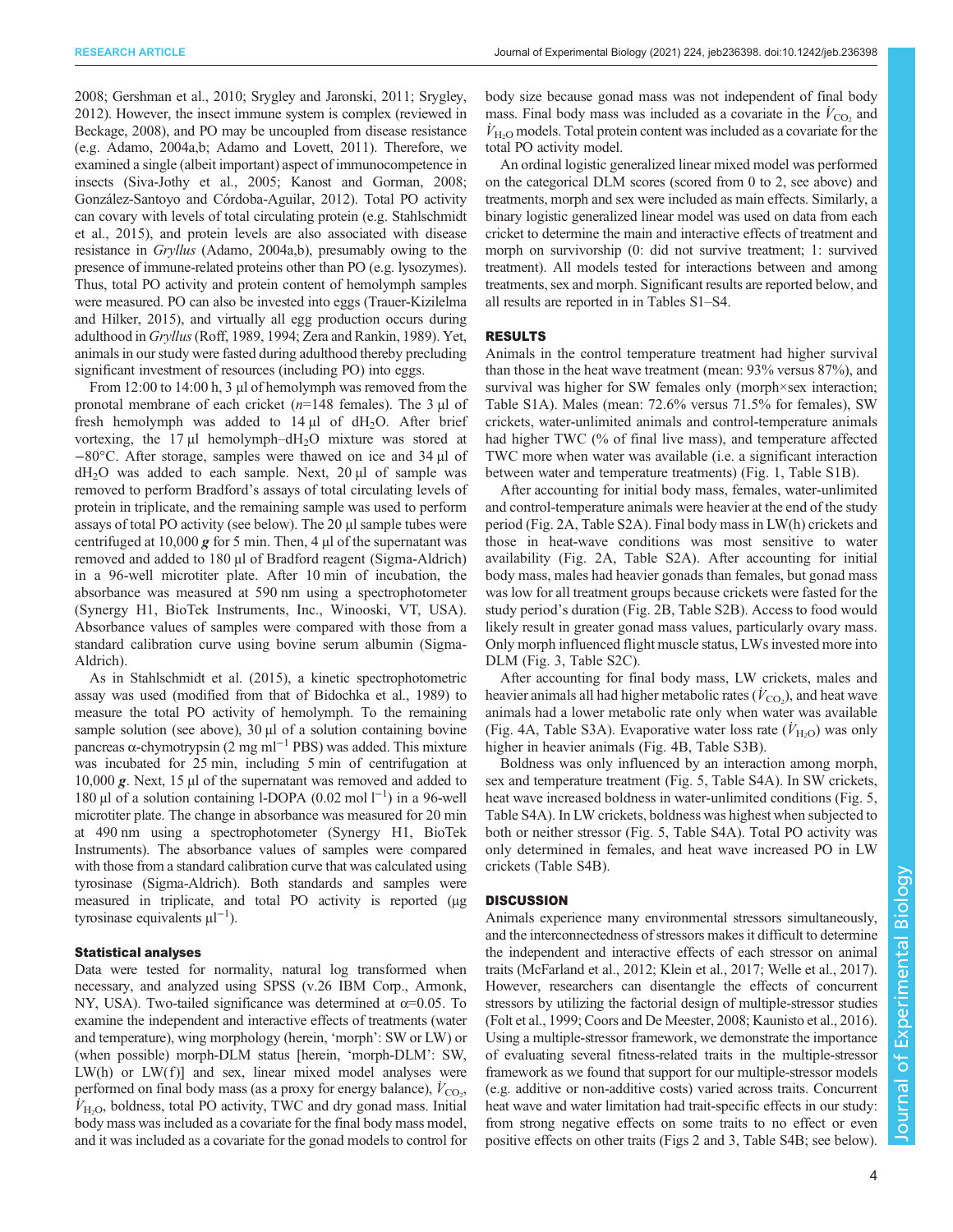<span id="page-4-0"></span>

We further established the animals' use of both resource conservation and allocation strategies to limit the costs associated with concurrent stressors (Figs 2, [3,](#page-5-0) [Fig. 4A](#page-6-0), [Tables S2, S3A\)](http://jeb.biologists.org/lookup/doi/10.1242/jeb.236398.supplemental). Last, life-history strategy (approximated by wing dimorphism in our study) influenced the animals' ELHS (i.e. responses to environmental stressors:

Figs 2 and [5](#page-6-0), [Tables S2A](http://jeb.biologists.org/lookup/doi/10.1242/jeb.236398.supplemental) and [S4](http://jeb.biologists.org/lookup/doi/10.1242/jeb.236398.supplemental)). In sum, our study revealed dynamic interactions among life-history strategy, important biological traits, and complex environmental variability.

We found no support for additive costs of multiple stressors owing to concurrent heat wave and water limitation (hypothesis 1a), and



Fig. 2. Effects of water limitation and a simulated heat wave (HW) on final body mass and dry gonad mass of G. lineaticeps short-winged (SW) morphs, long-winged morphs with histolyzed flight muscle [LW(h)] and long-winged morphs with functional flight muscle [LW(f)]. (A) Final body mass ( $n=284$ ) and (B) dry gonad mass ( $n=265$ ). Sexes were pooled for this figure, but females had greater body mass, and males had heavier gonads. Values are displayed as estimated marginal means ±s.e.m. because initial (starting) body mass was included as a covariate.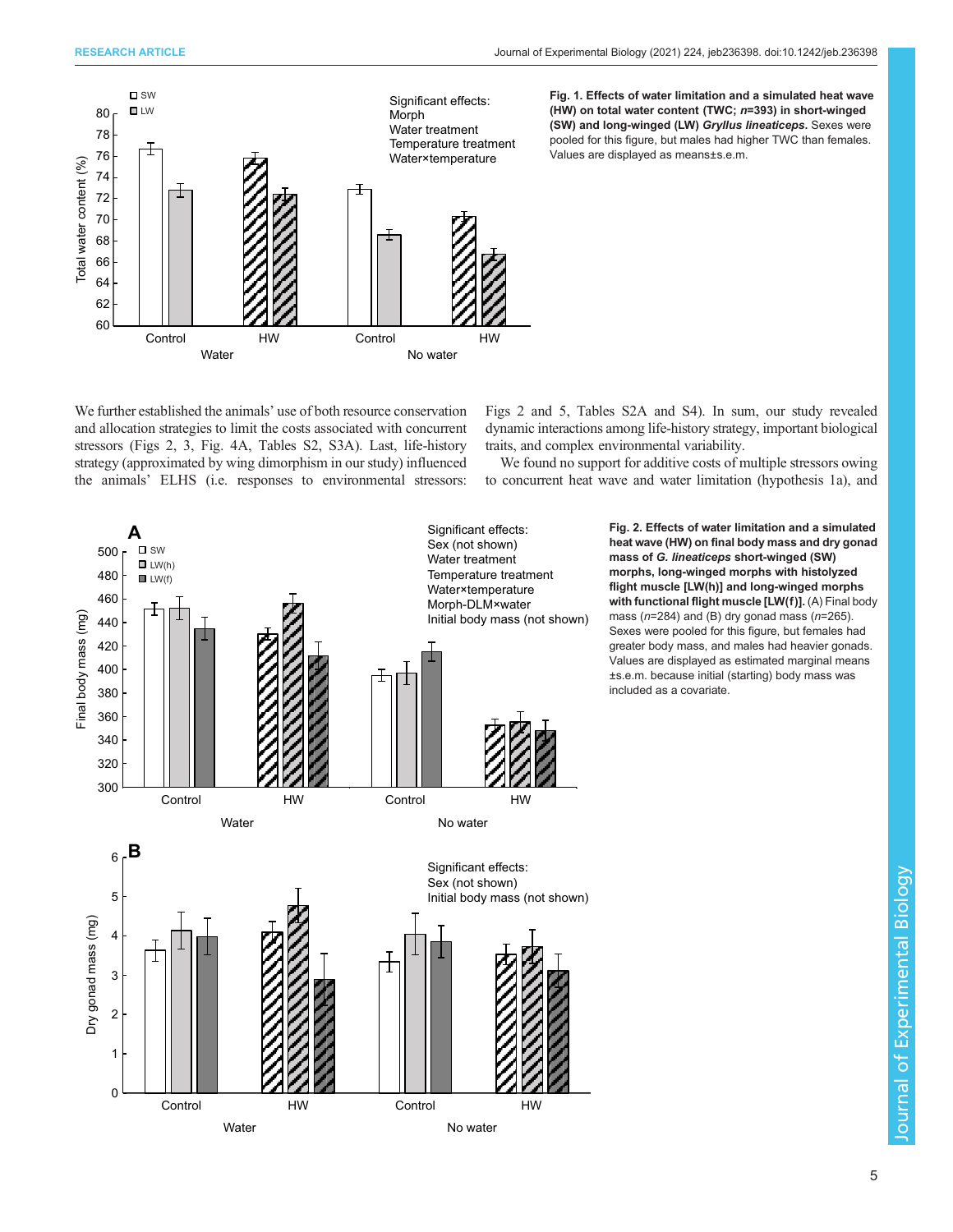<span id="page-5-0"></span>

Fig. 3. Effects of water limitation and a simulated heat wave (HW) on flight muscle in short-winged (SW) and long-winged (LW) G. lineaticeps (n=273). Flight muscle data are displayed in frequencies. White bars indicate an absence of flight muscle (dorso-longitudinal muscle, DLM), gray bars indicate histolyzed DLM and black bars indicate functional DLM.

only varying support for non-additive costs of these environmental factors (hypothesis 1b). For example, control-temperature animals had higher survival, but survival was not affected by water limitation [\(Table S1A\)](http://jeb.biologists.org/lookup/doi/10.1242/jeb.236398.supplemental); thus, our survival results supported neither the additive nor the non-additive model. In contrast to previous multiple-stressor studies [\(Holliday et al., 2009](#page-8-0); [Kuehne et al., 2012;](#page-8-0) but see [Jackson](#page-8-0) [et al., 2016](#page-8-0)), we document non-additive, synergistic costs of a heat wave and water limitation to final body mass where the body mass of animals exposed to a heat wave exhibited increased sensitivity to water limitation [\(Fig. 2](#page-4-0)A, [Table S2A](http://jeb.biologists.org/lookup/doi/10.1242/jeb.236398.supplemental)). TWC similarly incurred non-additive costs ([Fig. 1,](#page-4-0) [Table S1B](http://jeb.biologists.org/lookup/doi/10.1242/jeb.236398.supplemental)), but neither a heat wave nor water limitation invoked stress to flight muscle, gonad mass or immunocompetence (Figs 2B and 3, [Tables S2B,C and S4B\)](http://jeb.biologists.org/lookup/doi/10.1242/jeb.236398.supplemental). Although our study only found support for the non-additive model, other multiple-stressor studies have found a range of support for both additive and non-additive costs of multiple stressors ([Løkke et al.,](#page-8-0) [2013;](#page-8-0) [Piggott et al., 2015](#page-9-0); [Gieswein et al., 2017](#page-8-0)); therefore, there may not be a general 'rule' for the manner in which complex environmental stressors affect animals.

When experiencing environmental stressors (e.g. water limitation or a heat wave), animals can mitigate the costs to resource (water or energy) balance by conserving water and energy use ([Wingfield,](#page-10-0) [2005](#page-10-0); [Hofmann and Todgham, 2010](#page-8-0); [Andrew et al., 2013](#page-7-0); [Gunderson and Leal, 2015\)](#page-8-0). Hypometabolism in response to warming is a common energy conservation strategy for many taxa, including crickets ([Geiser et al., 2003; Lachenicht et al., 2010](#page-8-0); [Strobel et al., 2012; Seebacher and Grigaltchik, 2014](#page-9-0); [Stahlschmidt](#page-9-0) [et al., 2015\)](#page-9-0). However, our study demonstrates the role of water availability in warming-induced hypometabolism: crickets in heat wave conditions only reduced their energy use when water was available [i.e. context-dependent support for our resource conservation hypothesis (hypothesis 2a): [Fig. 4A](#page-6-0), [Table S3A\]](http://jeb.biologists.org/lookup/doi/10.1242/jeb.236398.supplemental). One explanation for this result is that metabolic rate can be reduced to conserve energy when water is available, but animals may be forced to rely more heavily on metabolic water when water is limited [\(Rozen-Rechels et al., 2019](#page-9-0)). Therefore, water limitation may constrain metabolic plasticity in response to heat, which is important given the increasing frequency of droughts and the co-occurrence of droughts and warming in many ecosystems ([Spinoni et al., 2014](#page-9-0); [Vicente-Serrano et al., 2014](#page-10-0); [Sarhadi et al., 2018\)](#page-9-0). We also found partial support for resource conservation when examining our

morph-dependent results for boldness behavior ([Fig. 5](#page-6-0), [Table S4A\)](http://jeb.biologists.org/lookup/doi/10.1242/jeb.236398.supplemental). SW crickets increased boldness in response to heat-wave conditions [\(Fig. 5](#page-6-0), [Table S4A\)](http://jeb.biologists.org/lookup/doi/10.1242/jeb.236398.supplemental), and this result may reflect increasing foraging effort given the increase in temperature-dependent resource (water and energy) expenditure. However, boldness was highest for LW crickets in the least stressful conditions (i.e. control temperature and water available) and most stressful conditions (i.e. heat wave and water unavailable; [Fig. 5](#page-6-0), [Table S4A\)](http://jeb.biologists.org/lookup/doi/10.1242/jeb.236398.supplemental). Therefore, LW crickets may prefer to seek resources when the costs of doing so are low, but they will abandon this strategy during particularly stressful conditions. Other Gryllus crickets exhibit morph-dependent differences in male–male fighting behavior [\(Guerra and Pollack, 2010\)](#page-8-0), suggesting that wing morphology may influence a suite of resource-related behavioral strategies. In sum, our metabolic and behavioral results illustrate how single-stressor studies may be insufficient in predicting animal responses to climate change, where covarying stressors (e.g. heat waves and water limitation) are increasingly common [\(AghaKouchak et al., 2014](#page-7-0); [Guerreiro et al.,](#page-8-0) [2018;](#page-8-0) [Sarhadi et al., 2018](#page-9-0); [Kew et al., 2019](#page-8-0)).

Although our study did not find any support for a water conservation strategy ([Fig. 4B](#page-6-0), [Table S3B\)](http://jeb.biologists.org/lookup/doi/10.1242/jeb.236398.supplemental), physiological water conservation strategies are used by a wide range of taxa [\(Loveridge, 1976](#page-8-0); [Zachariassen et al., 1987](#page-10-0); [Zachariassen, 1996](#page-10-0); [Williams and Tieleman, 2005](#page-10-0); [Maclean, 2013](#page-8-0); [Bujan et al., 2016](#page-7-0); [Weldon et al., 2016\)](#page-10-0). In the long term, some water conservation strategies may develop through selection (e.g. artificial selection of desiccation resistance in Drosophila; [Gibbs et al., 1997; Gibbs,](#page-8-0) [2002b](#page-8-0); reviewed in [Harrison et al., 2012\)](#page-8-0). Biogeographical comparisons among Drosophila species reveal such an evolutionary strategy in xeric-adapted species [\(Gibbs and](#page-8-0) [Matzkin, 2001; Gibbs, 2002b](#page-8-0); reviewed in [Harrison et al.,](#page-8-0) [2012](#page-8-0)). Reduced rates of water loss are also adaptations by desert birds and mammals [\(Tracy and Walsberg, 2001](#page-10-0); [Williams and](#page-10-0) [Tieleman, 2005\)](#page-10-0). In the short term, plasticity in water conservation strategy has been documented in other insects (i.e. reduced cuticular water loss rates: [Bazinet et al., 2010;](#page-7-0) [Terblanche et al.,](#page-9-0) [2010](#page-9-0); [Kleynhans et al., 2014](#page-8-0); [Sgro et al., 2016\)](#page-9-0). Yet, the length of our study (4 days) may not be sufficient to elicit water conservation in our study species, and we advocate for investigations of more prolonged exposure to better understand the physiological thresholds of water conservation strategies.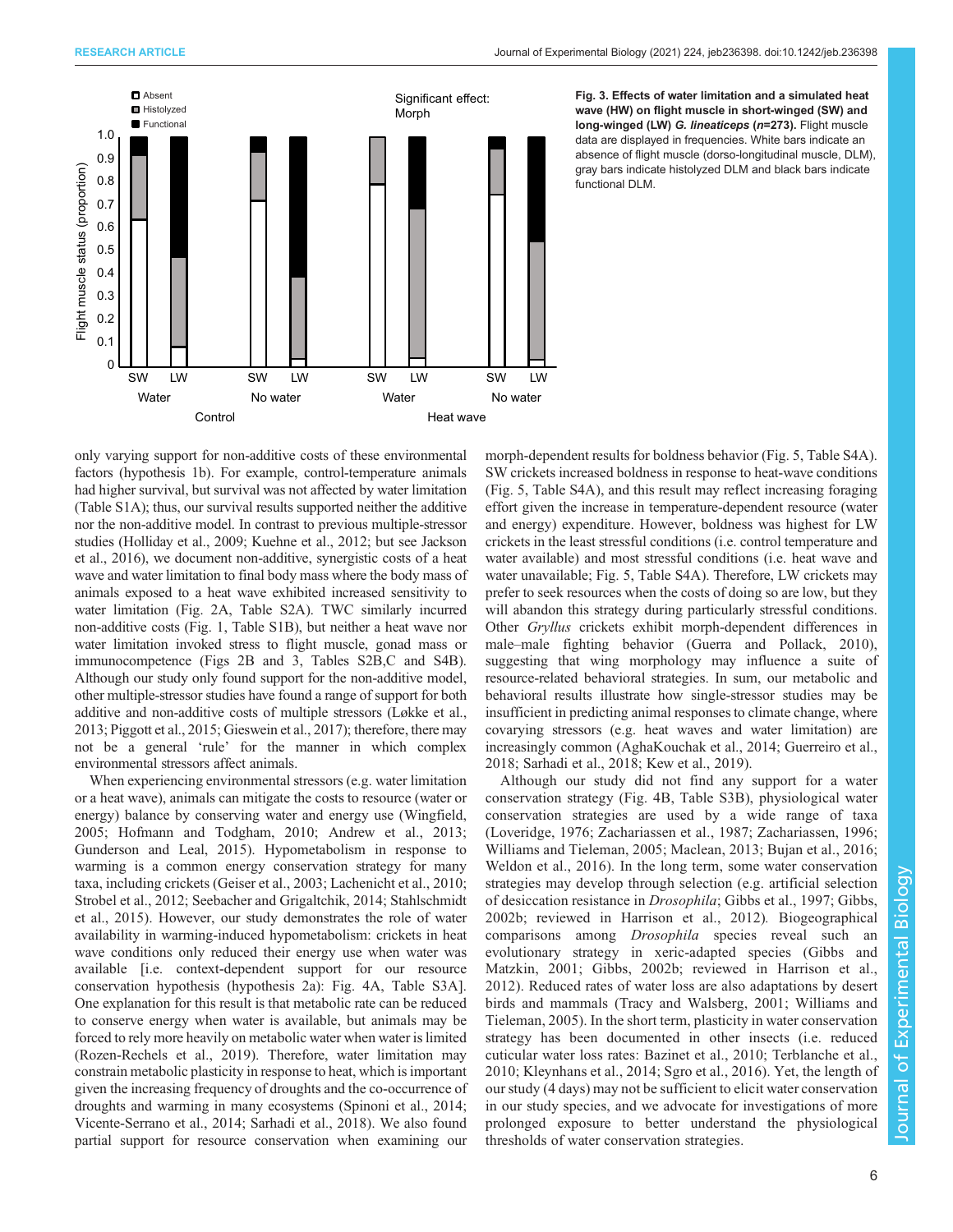<span id="page-6-0"></span>

Fig. 4. Effects of water limitation and a simulated heat wave on metabolic rate and evaporative water loss rate. (A) Metabolic rate  $(\dot{\mathsf{V}}_{\mathrm{CO}_2})$  and (B) evaporative water loss rate ( $V_{\text{H}_2\text{O}}$ ; n=190). Both wing morphs and sexes were pooled for this figure, but long winged and male crickets had greater  $\dot{V}_{\rm CO_2}$ . Values are displayed as estimated marginal means±s.e.m. because final body mass was included as a covariate.

In addition to conserving resources, animals may reduce the costs of environmental stressors by altering resource allocation to prioritize some traits over others [\(Wingfield, 2005;](#page-10-0) [McCue et al.,](#page-8-0) [2017](#page-8-0); [Brusch et al., 2018](#page-7-0)). We found support for our altered resource allocation hypothesis (hypothesis 2b) because there were variable effects of stressors on energy balance, water balance, reproductive investment, flight capacity and immunity. Final body mass and TWC were negatively affected by both stressors, gonad mass and DLM status were unaffected by either stressor, and total PO activity was actually enhanced by the heat wave in LW females [\(Figs 1](#page-4-0)–[3,](#page-5-0) [Tables S1B](http://jeb.biologists.org/lookup/doi/10.1242/jeb.236398.supplemental)–S2C, S4B; discussed above). Proxies for the physiological traits of water balance and energy balance, TWC and final body mass, respectively, were the most sensitive to both environmental stressors in our study [\(Figs 1](#page-4-0) and [2A](#page-4-0), [Tables S1B and](http://jeb.biologists.org/lookup/doi/10.1242/jeb.236398.supplemental) [S2A\)](http://jeb.biologists.org/lookup/doi/10.1242/jeb.236398.supplemental). However, fitness-related traits underlain by water and/or energy balance (e.g. gonad mass, survival and dispersal capacity) were less sensitive or unresponsive to environmental stressors. In particular, resource allocation to flight muscle was unaffected by stressor treatments [\(Fig. 3](#page-5-0), [Table S2C](http://jeb.biologists.org/lookup/doi/10.1242/jeb.236398.supplemental)). Though it is expensive to build and maintain in Gryllus [\(Zera and Mole, 1994; Zera, 2005\)](#page-10-0), flight muscle appeared to be prioritized by LW crickets during environmental stress, presumably because it enables dispersal to



Fig. 5. Effects of water limitation and a simulated heat wave on a principal component (PC) describing boldness behavior (see 'Boldness behavior' for details;  $n=264$ ). For clarity, sexes were pooled because sex did not influence boldness. Values are displayed as means±s.e.m.

more favorable conditions ([Guerra, 2011;](#page-8-0) [Fig. 3,](#page-5-0) [Table S2C\)](http://jeb.biologists.org/lookup/doi/10.1242/jeb.236398.supplemental). Yet, the advantage of flight capacity may be environment dependent. For example, investment into flight capacity may be deleterious in homogeneous, less patchy environments ([Roff, 1975](#page-9-0); [1984](#page-9-0)); therefore, environmental conditions (or other stressors) may alter the prioritization of dispersal capacity ([Stahlschmidt et al., 2020](#page-9-0)).

In contrast to our prediction of reduced investment to energetically expensive traits, immunocompetence (total PO activity) was not deprioritized during simulated stressors; in fact, total PO activity increased in response to the heat wave treatment in LW females. Previous work with other insects, including LW Gryllus, also found that warmer temperatures increase PO activity and other aspects of insect immune function, such as lysozyme-like activity and disease resistance ([Schneider, 1985;](#page-9-0) [Adamo, 2004a,b; Adamo and Lovett,](#page-7-0) [2011](#page-7-0); [Catalán et al., 2012;](#page-7-0) [Van Dievel et al., 2017](#page-10-0)). Several pathogenic bacteria experience growth and viability benefits from increased temperature ([Ratkowsky et al., 1982](#page-9-0); [Choma et al., 2000\)](#page-7-0). Thus, warming may necessitate an upregulated immune response despite the high energetic cost of immunocompetence ([Adamo and Lovett, 2011](#page-7-0); [Catalán et al., 2012](#page-7-0); [González-Santoyo and Córdoba-Aguilar, 2012](#page-8-0); [Otalora-Ardila et al., 2016; Schwenke et al., 2016](#page-9-0); but see cold-biased innate immunocompetence in vertebrates: [Butler et al., 2013\)](#page-7-0). Because warming tends to increase a metabolically costly process (immune function) while also decreasing total metabolic rate (see above), future work is required to resolve this seeming paradox.

Variation in life-history strategy can influence a suite of traits in vertebrates and insects. For example, two ecotypes of garter snake exhibiting a 'fast-living' or 'slow-living' life-history strategy vary in lifespan, growth rate, body size and stress hormone physiology [\(Sparkman et al., 2007; Palacios et al., 2011, 2012](#page-9-0)). Likewise, wing morphology influences the development and maintenance of lifehistory traits in many insects ([Guerra, 2011](#page-8-0); [Steenman et al., 2013\)](#page-9-0). Differences in flight muscle status are common among Gryllus species, and investment into flight muscle is costly in terms of fecundity, growth and energetics [\(Fig. 3,](#page-5-0) [Table S3A](http://jeb.biologists.org/lookup/doi/10.1242/jeb.236398.supplemental)) [\(Roff, 1984](#page-9-0); [Zera and Mole, 1994](#page-10-0); [Zera et al., 1997; Zera, 2005](#page-10-0); [Guerra, 2011](#page-8-0); [Sun et al., 2020;](#page-9-0) but see [Clark et al., 2016](#page-7-0)). Recent work indicates that a wing dimorphism also influences stressor sensitivity in Gryllus; that is, there are interactive effects of wing morphology and stressor(s) on important traits. In G. firmus, LW or flight-capable crickets exhibit increased sensitivity to water limitation and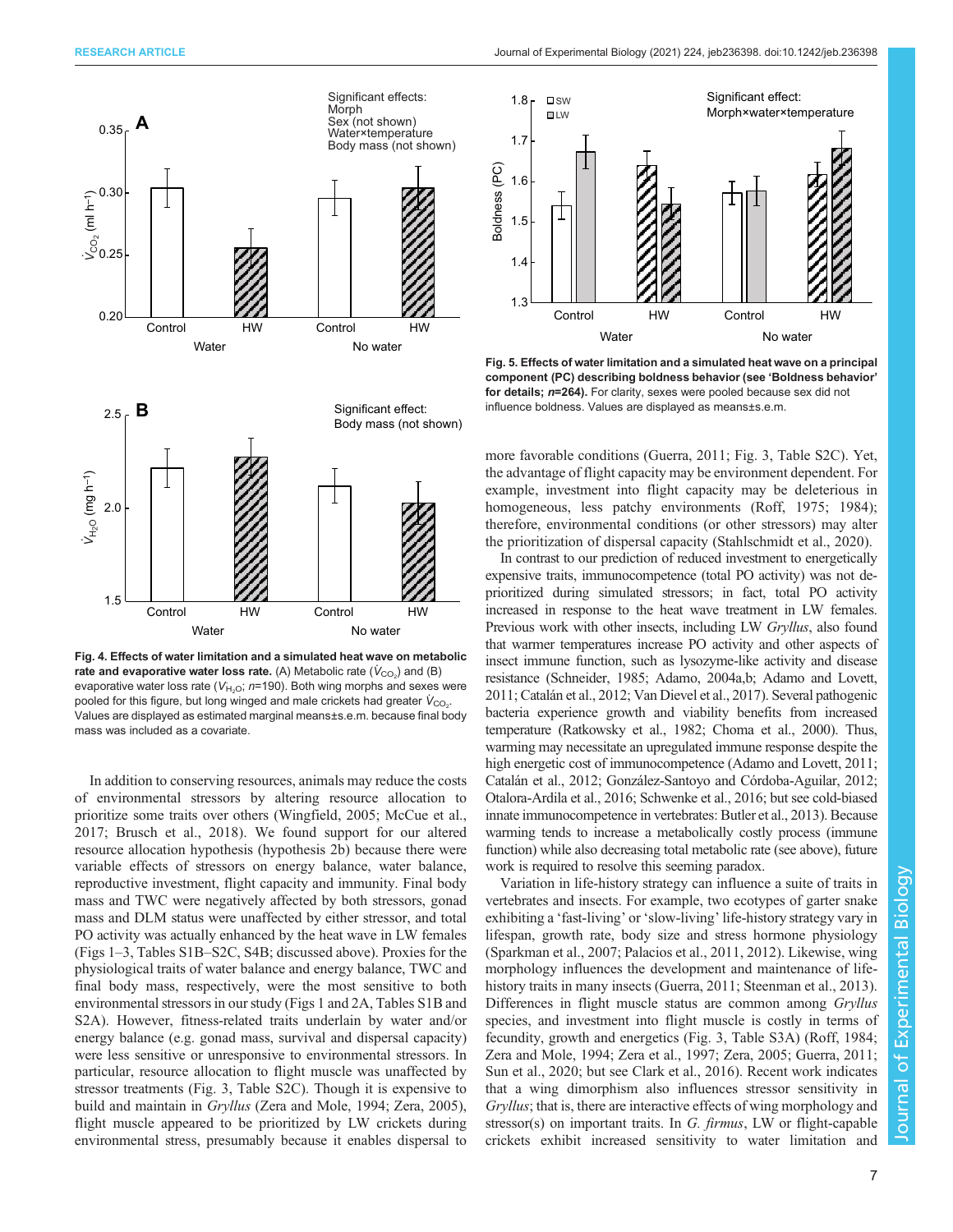<span id="page-7-0"></span>RESEARCH ARTICLE **ARTICLE** ARTICLE ARTICLE **Journal of Experimental Biology (2021)** 224, jeb236398. doi:10.1242/jeb.236398

oxidative challenge relative to SW crickets [\(Stahlschmidt et al.,](#page-9-0) [2020](#page-9-0); our unpublished results), and wing morphology also influences metabolic plasticity in response to variation in acclimation temperature, food availability and immune challenge in G. firmus ([Stahlschmidt and Glass, 2020](#page-9-0)). Similarly, our study with G. lineaticeps indicates that wing morphology interacted with one or both stressors to influence final body mass, boldness and immunocompetence [\(Figs](http://jeb.biologists.org/lookup/doi/10.1242/jeb.236398.supplemental) 2A and [5](#page-6-0), [Tables S2A and S4\)](http://jeb.biologists.org/lookup/doi/10.1242/jeb.236398.supplemental). Together, this work indicates that several resource-related stressors trigger the ELHS in Gryllus, and also that a life-history strategy favoring investment into flight capacity likely obligates an initiation of more substages of the ELHS, specifically, shifts in immune function, facultative behavioral strategies and coping styles [\(McEwen and](#page-9-0) [Wingfield, 2003;](#page-9-0) [Wingfield, 2005](#page-10-0)).

In summary, we demonstrate that a simulated heat wave and water limitation can result in a range of costs (e.g. non-additive, singlestressor, or even no costs) to important traits, extensive shifts in resource allocation priorities, and a limited capacity to conserve resources [\(Figs 1](#page-4-0), [2,](#page-4-0) [3](#page-5-0) and [5,](#page-6-0) Tables S1B–[S3A, and S4\)](http://jeb.biologists.org/lookup/doi/10.1242/jeb.236398.supplemental). Our results further indicate that a wing dimorphism mediating life-history strategy also influenced the ELHS, as demonstrated by interactive effects of wing morphology and stressor(s) on several traits. With ongoing climate change, concurrent stressors like heat waves and droughts are likely to increase in frequency (Bopp et al., 2013; Boyd et al., 2015; [Kaunisto et al., 2016](#page-8-0); [Sarhadi et al., 2018\)](#page-9-0), and multiple-stressor studies may be invaluable in accurately predicting the costs of concurrent stressors to animals, provided they comprehensively examine the ELHS (e.g. by measuring behavioral and physiological traits, as well as fitness-related traits). Water availability has predominantly been considered in freshwater multiple-stressor studies where the scarcity of high-quality water influences the impact of other stressors [\(Ormerod et al., 2010; Navarro-Ortega](#page-9-0) [et al., 2015](#page-9-0)). Although water limitation is increasingly common in many terrestrial ecosystems [\(Sarhadi et al., 2018;](#page-9-0) [EPA, 2015\)](#page-8-0), it is rarely considered in terrestrial multiple-stressor studies (Padda and Stahlschmidt, in review). Therefore, water availability and life-history strategy should be incorporated into future studies integrating both conceptual frameworks of stress (i.e. multiple-stressor framework and ELHS associated with allostasis and allostatic load) across a suite of traits, from survival and life history to behavior and physiology.

#### Acknowledgements

We thank Dustin Johnson, Jacob Whitlock and Lauren Harter for experimental assistance. We also appreciate insightful feedback from Jane Khudyakov, Ryan Hill and three anonymous reviewers.

#### Competing interests

The authors declare no competing or financial interests.

#### Author contributions

Conceptualization: Z.R.S.; Methodology: S.S.P., Z.R.S.; Software: Z.R.S.; Formal analysis: Z.R.S.; Investigation: S.S.P., J.R.G.; Data curation: S.S.P., Z.R.S.; Writing original draft: S.S.P., J.R.G., Z.R.S.; Writing - review & editing: S.S.P., J.R.G., Z.R.S.; Supervision: Z.R.S.; Project administration: Z.R.S.; Funding acquisition: Z.R.S.

#### Funding

This work was funded by the National Science Foundation (IOS-1565695 to Z.R.S.) and the University of the Pacific.

#### Data availability

Data are available in Figshare at:<https://doi.org/10.6084/m9.figshare.14262086.v1>.

#### Supplementary information

Supplementary information available online at <https://jeb.biologists.org/lookup/doi/10.1242/jeb.236398.supplemental>

#### References

- Adamo, S. A[. \(2004a\). Estimating disease resistance in insects: phenoloxidase and](https://doi.org/10.1016/j.jinsphys.2003.11.011) [lysozyme-like activity and disease resistance in the cricket](https://doi.org/10.1016/j.jinsphys.2003.11.011) Gryllus texensis. J. Insect Physiol. 50[, 209-216. doi:10.1016/j.jinsphys.2003.11.011](https://doi.org/10.1016/j.jinsphys.2003.11.011)
- Adamo, S. A[. \(2004b\). How should behavioural ecologists interpret measurements](https://doi.org/10.1016/j.anbehav.2004.05.005) of immunity? Anim. Behav. 6[, 1443-1449. doi:10.1016/j.anbehav.2004.05.005](https://doi.org/10.1016/j.anbehav.2004.05.005)
- Adamo, S. A. and Lovett, M. M[. \(2011\). Some like it hot: the effects of climate](https://doi.org/10.1242/jeb.056531) [change on reproduction, immune function and disease resistance in the cricket](https://doi.org/10.1242/jeb.056531) Gryllus texensis. J. Exp. Biol. 214[, 1997-2004. doi:10.1242/jeb.056531](https://doi.org/10.1242/jeb.056531)
- [AghaKouchak, A., Cheng, L., Mazdiyasni, O. and Farahmand, A](https://doi.org/10.1002/2014GL062308). (2014). Global [warming and changes in risk of concurrent climate extremes: Insights from the](https://doi.org/10.1002/2014GL062308) 2014 California drought. Geophys. Res. Lett. 41[, 8847-8852. doi:10.1002/](https://doi.org/10.1002/2014GL062308) [2014GL062308](https://doi.org/10.1002/2014GL062308)
- [Andrew, N. R., Hart, R. A., Jung, M. P., Hemmings, Z. and Terblanche, J. S](https://doi.org/10.1016/j.jinsphys.2013.06.003). [\(2013\). Can temperate insects take the heat? A case study of the physiological](https://doi.org/10.1016/j.jinsphys.2013.06.003) [and behavioural responses in a common ant,](https://doi.org/10.1016/j.jinsphys.2013.06.003) Iridomyrmex purpureus [\(Formicidae\), with potential climate change.](https://doi.org/10.1016/j.jinsphys.2013.06.003) J. Insect Physiol. 59, 870-880. [doi:10.1016/j.jinsphys.2013.06.003](https://doi.org/10.1016/j.jinsphys.2013.06.003)
- [Ardia, D. R., Gantz, J. E. and Strebel, S](https://doi.org/10.1111/j.1365-2435.2012.01989.x). (2012). Costs of immunity in insects: an [induced immune response increases metabolic rate and decreases antimicrobial](https://doi.org/10.1111/j.1365-2435.2012.01989.x) activity. Funct. Ecol. 26[, 732-739. doi:10.1111/j.1365-2435.2012.01989.x](https://doi.org/10.1111/j.1365-2435.2012.01989.x)
- Baker, S. J. and Merchant, M. E[. \(2018\). Characterization of serum complement](https://doi.org/10.1186/s41936-018-0050-6) [immune activity in the prairie rattlesnake \(](https://doi.org/10.1186/s41936-018-0050-6)Crotalus viridis). J. Basic Appl. Zool. 79, [1-7. doi:10.1186/s41936-018-0050-6](https://doi.org/10.1186/s41936-018-0050-6)
- [Bartholomew, G. A., , Jr and Dawson, W. R.](https://doi.org/10.1086/physzool.26.2.30154512) (1953). Respiratory water loss in some [birds of southwestern United States.](https://doi.org/10.1086/physzool.26.2.30154512) Physiol. Zool. 26, 162-166. doi:10.1086/ [physzool.26.2.30154512](https://doi.org/10.1086/physzool.26.2.30154512)
- [Bazinet, A. L., Marshall, K. E., MacMillan, H. A., Williams, C. M. and Sinclair,](https://doi.org/10.1016/j.jinsphys.2010.09.002) B. J[. \(2010\). Rapid changes in desiccation resistance in](https://doi.org/10.1016/j.jinsphys.2010.09.002) Drosophila melanogaster [are facilitated by changes in cuticular permeability.](https://doi.org/10.1016/j.jinsphys.2010.09.002) J. Insect Physiol. 56, [2006-2012. doi:10.1016/j.jinsphys.2010.09.002](https://doi.org/10.1016/j.jinsphys.2010.09.002)
- Beckage, N. (2008). Insect Immunology, 1st ed. San Diego, CA: Academic Press. [Bidochka, M. J., Gillespie, J. P. and Khachatourians, G. G](https://doi.org/10.1016/0300-9629(89)90794-9). (1989).
- [Phenoloxidase activity of acridid grasshoppers from the subfamilies](https://doi.org/10.1016/0300-9629(89)90794-9) [Melanoplinae and Oedipodinae.](https://doi.org/10.1016/0300-9629(89)90794-9) Comp. Biochem. Physiol. B 94, 117-124. [doi:10.1016/0300-9629\(89\)90794-9](https://doi.org/10.1016/0300-9629(89)90794-9)
- [Bopp, L., Resplandy, L., Orr, J. C., Doney, S. C., Dunne, J. P., Gehlen, M.,](https://doi.org/10.5194/bg-10-6225-2013) [Halloran, P., Heinze, C., Ilyina, T., Seferian, R.](https://doi.org/10.5194/bg-10-6225-2013) et al. (2013). Multiple stressors of [ocean ecosystems in the 21st century: projections with CMIP5 models.](https://doi.org/10.5194/bg-10-6225-2013) Biogeosciences 10[, 6225-6245. doi:10.5194/bg-10-6225-2013](https://doi.org/10.5194/bg-10-6225-2013)
- [Boyd, P. W., Lennartz, S. T., Glover, D. M., Doney, S. C](https://doi.org/10.1038/nclimate2441). (2015). Biological [ramifications of climate-change-mediated oceanic multi-stressors.](https://doi.org/10.1038/nclimate2441) Nat. Clim. Chang. 5[, 71-79. doi:10.1038/nclimate2441](https://doi.org/10.1038/nclimate2441)
- Brusch, G. A., Lourdais, O., Kaminsky, B. and DeNardo, D. F. (2018). Muscles provide an internal water reserve for reproduction. Proc. Royal Soc. B 285, 1881.
- [Bujan, J., Yanoviak, S. P. and Kaspari, M](https://doi.org/10.1002/ece3.2355). (2016). Desiccation resistance in [tropical insects: causes and mechanisms underlying variability in a Panama ant](https://doi.org/10.1002/ece3.2355) community. Ecol. Evol. 6[, 6282-6291. doi:10.1002/ece3.2355](https://doi.org/10.1002/ece3.2355)
- [Butler, M. W., Stahlschmidt, Z. R., Ardia, D. R., Davies, S., Davis, J., Guillette,](https://doi.org/10.1086/670191) [L.J., , Jr, Johnson, N., McCormick, S. D., McGraw, K. J. and DeNardo, D. F](https://doi.org/10.1086/670191). [\(2013\). Thermal sensitivity of immune function: evidence against a generalist](https://doi.org/10.1086/670191)[specialist trade-off among endothermic and ectothermic vertebrates.](https://doi.org/10.1086/670191) Am. Nat. 181[, 761-774. doi:10.1086/670191](https://doi.org/10.1086/670191)
- Catalá[n, T. P., Wozniak, A., Niemeyer, H. M., Kalergis, A. M. and Bozinovic, F](https://doi.org/10.1016/j.jinsphys.2011.10.001). [\(2012\). Interplay between thermal and immune ecology: effect of environmental](https://doi.org/10.1016/j.jinsphys.2011.10.001) [temperature on insect immune response and energetic costs after an immune](https://doi.org/10.1016/j.jinsphys.2011.10.001) challenge. J. Insect Physiol. 58[, 310-317. doi:10.1016/j.jinsphys.2011.10.001](https://doi.org/10.1016/j.jinsphys.2011.10.001)
- Cerenius, L., Lee, B. L. and Söderhäll, K[. \(2008\). The proPO-system: pros and](https://doi.org/10.1016/j.it.2008.02.009) [cons for its role in invertebrate immunity.](https://doi.org/10.1016/j.it.2008.02.009) Trends Immunol. 29, 263-271. doi:10. [1016/j.it.2008.02.009](https://doi.org/10.1016/j.it.2008.02.009)
- [Chelini, M. C., Willemart, R. H. and Hebets, E. A](https://doi.org/10.1016/j.beproc.2009.06.001). (2009). Costs and benefits of [freezing behaviour in the harvestman](https://doi.org/10.1016/j.beproc.2009.06.001) Eumesosoma roeweri (Arachnida, Opiliones). Behav. Processes 82[, 153-159. doi:10.1016/j.beproc.2009.06.001](https://doi.org/10.1016/j.beproc.2009.06.001)
- [Choma, C., Clavel, T., Dominguez, H., Razafindramboa, N., Soumille, H.,](https://doi.org/10.1016/S0168-1605(00)00197-5) Nguyen-the, C. and Schmitt, P[. \(2000\). Effect of temperature on growth](https://doi.org/10.1016/S0168-1605(00)00197-5) characteristics of Bacillus cereus. [Int. J. Food Microbiol](https://doi.org/10.1016/S0168-1605(00)00197-5). 55, 73-77. doi:10.1016/ [S0168-1605\(00\)00197-5](https://doi.org/10.1016/S0168-1605(00)00197-5)
- Ciais, P., Reichstein, M., Viovy, N., Granier, A., Ogée, J., Allard, V. and Chevallier, F[. \(2005\). Europe-wide reduction in primary productivity caused by](https://doi.org/10.1038/nature03972) the heat and drought in 2003. Nature 437[, 529-533. doi:10.1038/nature03972](https://doi.org/10.1038/nature03972)
- [Clark, R. M., Zera, A. J. and Behmer, S. T](https://doi.org/10.1111/1365-2435.12574). (2016). Metabolic rate is canalized in the [face of variable life history and nutritional environment.](https://doi.org/10.1111/1365-2435.12574) Funct. Ecol. 30, 922-931. [doi:10.1111/1365-2435.12574](https://doi.org/10.1111/1365-2435.12574)
- [Clusella-Trullas, S., Blackburn, T. M. and Chown, S. L](https://doi.org/10.1086/660021). (2011). Climatic predictors [of temperature performance curve parameters in ectotherms imply complex](https://doi.org/10.1086/660021) responses to climate change. Am. Nat. 177[, 738-751. doi:10.1086/660021](https://doi.org/10.1086/660021)
- Coors, A. and De Meester, L[. \(2008\). Synergistic, antagonistic and additive effects](https://doi.org/10.1111/j.1365-2664.2008.01566.x) [of multiple stressors: predation threat, parasitism and pesticide exposure in](https://doi.org/10.1111/j.1365-2664.2008.01566.x) Daphnia magna. J. Appl. Ecol. 45[, 1820-1828. doi:10.1111/j.1365-2664.2008.](https://doi.org/10.1111/j.1365-2664.2008.01566.x) [01566.x](https://doi.org/10.1111/j.1365-2664.2008.01566.x)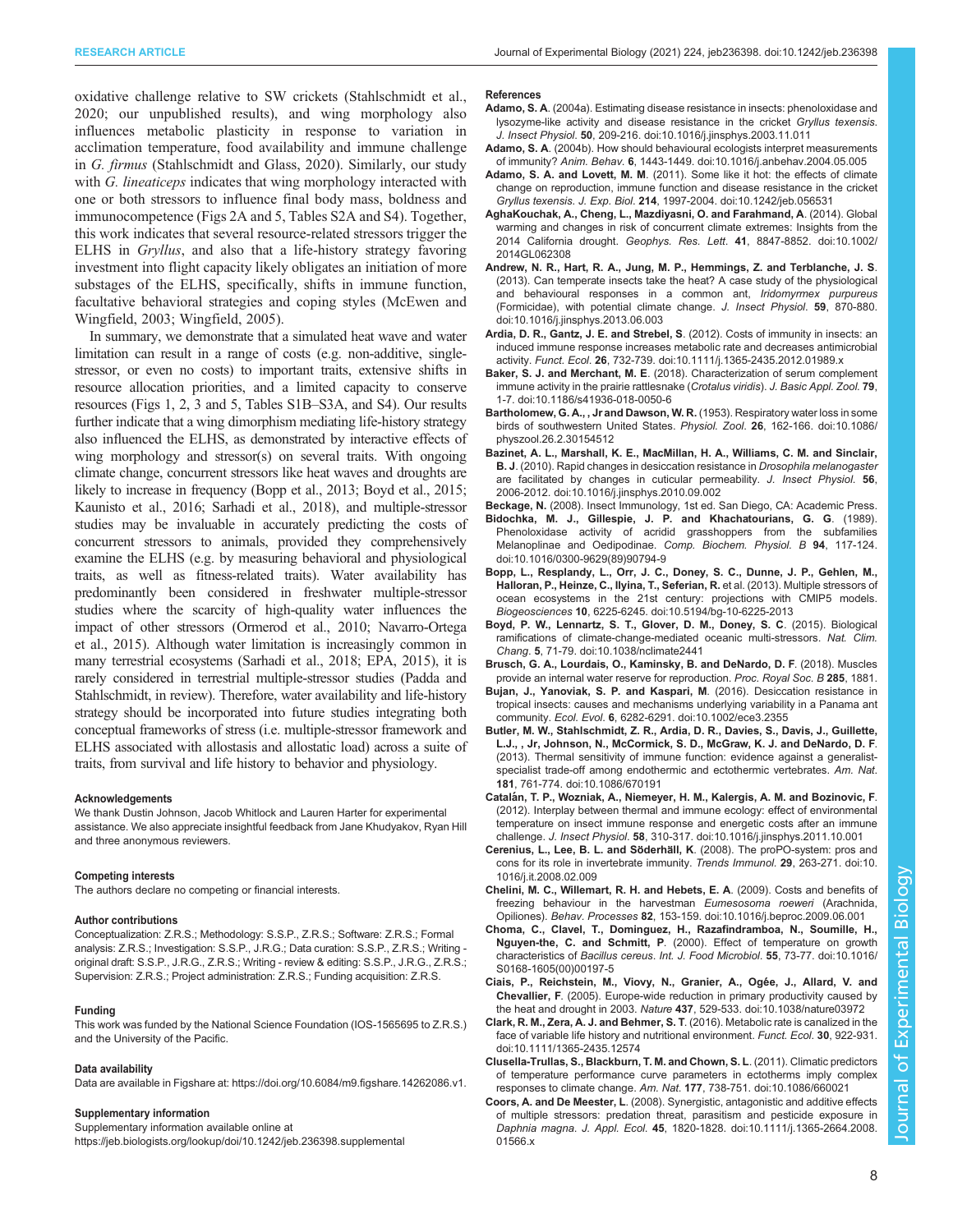- <span id="page-8-0"></span>[Crain, C. M., Kroeker, K. and Halpern, B. S](https://doi.org/10.1111/j.1461-0248.2008.01253.x). (2008). Interactive and cumulative [effects of multiple human stressors in marine systems.](https://doi.org/10.1111/j.1461-0248.2008.01253.x) Ecol. Lett. 11, 1304-1315. [doi:10.1111/j.1461-0248.2008.01253.x](https://doi.org/10.1111/j.1461-0248.2008.01253.x)
- Crnokrak, P. and Roff, D. A[. \(2002\). Trade-offs to flight capability in](https://doi.org/10.1046/j.1420-9101.2002.00401.x) Gryllus firmus: [the influence of whole-organism respiration rate on fitness.](https://doi.org/10.1046/j.1420-9101.2002.00401.x) J. Evol. Biol. 15, [388-398. doi:10.1046/j.1420-9101.2002.00401.x](https://doi.org/10.1046/j.1420-9101.2002.00401.x)
- [Croes, B. M., Laurance, W. F., Lahm, S. A., Tchignoumba, L., Alonso, A., Lee,](https://doi.org/10.1111/j.1744-7429.2006.00247.x) M. E., Campbell, P. and Buij, R[. \(2007\). The influence of hunting on antipredator](https://doi.org/10.1111/j.1744-7429.2006.00247.x) [behavior in Central African monkeys and duikers.](https://doi.org/10.1111/j.1744-7429.2006.00247.x) Biotropica 39, 257-263. doi:10. [1111/j.1744-7429.2006.00247.x](https://doi.org/10.1111/j.1744-7429.2006.00247.x)
- [Dittmar, J., Janssen, H., Kuske, A., Kurtz, J. and Scharsack, J. P](https://doi.org/10.1111/1365-2656.12175). (2014). Heat [and immunity: an experimental heat wave alters immune functions in three](https://doi.org/10.1111/1365-2656.12175)– spined sticklebacks ([G. asterosteus aculeatus](https://doi.org/10.1111/1365-2656.12175)). J. Anim. Ecol. 83, 744-757. [doi:10.1111/1365-2656.12175](https://doi.org/10.1111/1365-2656.12175)
- [Duda, J. J., Krzysik, A. J. and Freilich, J. E](https://doi.org/10.2307/3802836). (1999). Effects of drought on desert [tortoise movement and activity.](https://doi.org/10.2307/3802836) J. Wildl. Manage. 63, 1181-1192. doi:10.2307/ [3802836](https://doi.org/10.2307/3802836)
- EPA (2015). Climate change in the United States: benefits of global action. United States Environmental
- Protection Agency, Office of Atmospheric Programs, EPA 430-R-15-001.
- Fair, J. M. and Whitaker, S. J[. \(2008\). Avian cell-mediated immune response to](https://doi.org/10.1676/06-052.1) drought. Wilson J. Ornithol. 120[, 813-819. doi:10.1676/06-052.1](https://doi.org/10.1676/06-052.1)
- [Fischer, K., Klockmann, M. and Reim, E](https://doi.org/10.1242/jeb.106245). (2014). Strong negative effects of [simulated heat waves in a tropical butterfly.](https://doi.org/10.1242/jeb.106245) J. Exp. Biol. 217, 2892-2898. doi:10. [1242/jeb.106245](https://doi.org/10.1242/jeb.106245)
- Fish, F. E., Frappell, P. B., Baudinette, R. V. and MacFarlane, P. M. (2001). Energetics of terrestrial locomotion of the platypus Ornithorhynchus anatinus. J. Exp. Biol. 204, 797-803.
- [Folt, C. L., Chen, C. Y., Moore, M. V. and Burnaford, J](https://doi.org/10.4319/lo.1999.44.3_part_2.0864). (1999). Synergism and [antagonism among multiple stressors.](https://doi.org/10.4319/lo.1999.44.3_part_2.0864) Limnol. Oceanogr. 44, 864-877. doi:10. [4319/lo.1999.44.3\\_part\\_2.0864](https://doi.org/10.4319/lo.1999.44.3_part_2.0864)
- [Fuller, A., Hetem, R. S., Maloney, S. K. and Mitchell, D](https://doi.org/10.1152/physiol.00049.2013). (2014). Adaptation to heat [and water shortage in large, arid-zone mammals.](https://doi.org/10.1152/physiol.00049.2013) Physiol. 29, 159-167. doi:10. [1152/physiol.00049.2013](https://doi.org/10.1152/physiol.00049.2013)
- Gangwere, S. K. (1961). A monograph on food selection in Orthoptera. Trans. Am. Entomol. Soc. 87, 67-230.
- [Geiser, F., Drury, R. L., McAllan, B. M. and Wang, D. H](https://doi.org/10.1007/s00360-003-0352-x). (2003). Effects of [temperature acclimation on maximum heat production, thermal tolerance, and](https://doi.org/10.1007/s00360-003-0352-x) torpor in a marsupial. J. Comp. Physiol. B 173[, 437-442. doi:10.1007/s00360-003-](https://doi.org/10.1007/s00360-003-0352-x) [0352-x](https://doi.org/10.1007/s00360-003-0352-x)
- Gershman, S. N[. \(2008\). Sex-specific differences in immunological costs of multiple](https://doi.org/10.1093/beheco/arn040) mating in Gryllus vocalis field crickets. Behav. Ecol.19[, 810-815. doi:10.1093/](https://doi.org/10.1093/beheco/arn040) [beheco/arn040](https://doi.org/10.1093/beheco/arn040)
- [Gershman, S. N., Barnett, C. A., Pettinger, A. M., Weddle, C. B., Hunt, J. and](https://doi.org/10.1111/j.1420-9101.2010.01951.x) Sakaluk, S. K. (2010). Give '[til it hurts: trade offs between immunity and male](https://doi.org/10.1111/j.1420-9101.2010.01951.x) [reproductive effort in the decorated cricket,](https://doi.org/10.1111/j.1420-9101.2010.01951.x) Gryllodes sigillatus. J. Evol. Biol. 23, [829-839. doi:10.1111/j.1420-9101.2010.01951.x](https://doi.org/10.1111/j.1420-9101.2010.01951.x)
- Gibbs, A. G[. \(1998\). Water-proofing properties of cuticular lipids.](https://doi.org/10.1093/icb/38.3.471) Am. Zool. 38, [471-482. doi:10.1093/icb/38.3.471](https://doi.org/10.1093/icb/38.3.471)
- Gibbs, A. G[. \(2002a\). Water balance in desert](https://doi.org/10.1016/S1095-6433(02)00208-8) *Drosophila*: lessons from noncharismatic microfauna. [Comp. Biochem. Physiol. Part A Mol. Integr. Physiol](https://doi.org/10.1016/S1095-6433(02)00208-8). 133, [781-789. doi:10.1016/S1095-6433\(02\)00208-8](https://doi.org/10.1016/S1095-6433(02)00208-8)
- Gibbs, A. G[. \(2002b\). Lipid melting and cuticular permeability: new insights into an](https://doi.org/10.1016/S0022-1910(02)00059-8) old problem. J. Insect Physiol. 48[, 391-400. doi:10.1016/S0022-1910\(02\)00059-8](https://doi.org/10.1016/S0022-1910(02)00059-8)
- Gibbs, A. G. and Matzkin, L. M. (2001). Evolution of water balance in the genus Drosophila. J. Exp. Biol. 204, 2331-2338.
- Gibbs, A. G., Chippindale, A. K. and Rose, M. R. (1997). Physiological mechanisms of evolved desiccation resistance in Drosophila melanogaster. J. Exp. Biol. 200, 1821-1832.
- [Gieswein, A., Hering, D. and Feld, C. K](https://doi.org/10.1016/j.scitotenv.2017.03.116). (2017). Additive effects prevail: the [response of biota to multiple stressors in an intensively monitored watershed.](https://doi.org/10.1016/j.scitotenv.2017.03.116) Sci. Total Environ. 593[, 27-35. doi:10.1016/j.scitotenv.2017.03.116](https://doi.org/10.1016/j.scitotenv.2017.03.116)
- Glass, J. R. and Stahlschmidt, Z. R[. \(2019\). Should I stay or should I go? Complex](https://doi.org/10.1093/biolinnean/blz073) [environments influence the developmental plasticity of flight capacity and flight](https://doi.org/10.1093/biolinnean/blz073)related trade-offs. Biol. J. Linn. Soc. 128[, 59-69. doi:10.1093/biolinnean/blz073](https://doi.org/10.1093/biolinnean/blz073)
- González-Santoyo, I. and Córdoba-Aguilar, A. [\(2012\). Phenoloxidase: a key](https://doi.org/10.1111/j.1570-7458.2011.01187.x) [component of the insect immune system.](https://doi.org/10.1111/j.1570-7458.2011.01187.x) Entomol. Exp. Appl. 142, 1-16. doi:10. [1111/j.1570-7458.2011.01187.x](https://doi.org/10.1111/j.1570-7458.2011.01187.x)
- [Gould, L., Sussman, R. W. and Sauther, M. L](https://doi.org/10.1023/A:1020584200807). (1999). Natural disasters and [primate populations: the effects of a 2-year drought on a naturally occurring](https://doi.org/10.1023/A:1020584200807) [population of ring-tailed lemurs \(](https://doi.org/10.1023/A:1020584200807)Lemur catta) in southwestern Madagascar. Int. J. Primatol. 20[, 69-84. doi:10.1023/A:1020584200807](https://doi.org/10.1023/A:1020584200807)
- Guerra, P. A[. \(2011\). Evaluating the life](https://doi.org/10.1111/j.1469-185X.2010.00172.x)–history trade–off between dispersal [capability and reproduction in wing dimorphic insects: a meta](https://doi.org/10.1111/j.1469-185X.2010.00172.x)–analysis. Biol. Rev. 86[, 813-835. doi:10.1111/j.1469-185X.2010.00172.x](https://doi.org/10.1111/j.1469-185X.2010.00172.x)
- Guerra, P. A. and Pollack, G. S[. \(2010\). Colonists and desperadoes: different](https://doi.org/10.1016/j.anbehav.2010.02.002) [fighting strategies in wing-dimorphic male Texas field crickets.](https://doi.org/10.1016/j.anbehav.2010.02.002) Anim. Behav 79, [1087-1093. doi:10.1016/j.anbehav.2010.02.002](https://doi.org/10.1016/j.anbehav.2010.02.002)
- [Guerreiro, S. B., Dawson, R. J., Kilsby, C., Lewis, E. and Ford, A](https://doi.org/10.1088/1748-9326/aaaad3). (2018). Future [heat-waves, droughts and floods in 571 European cities.](https://doi.org/10.1088/1748-9326/aaaad3) Environ. Res. Lett. 13, [34009. doi:10.1088/1748-9326/aaaad3](https://doi.org/10.1088/1748-9326/aaaad3)
- Gunderson, A. R. and Leal, M[. \(2015\). Patterns of thermal constraint on ectotherm](https://doi.org/10.1086/680849) activity. Am. Nat. 185[, 653-664. doi:10.1086/680849](https://doi.org/10.1086/680849)
- Harrison, J. F., Woods, H. A. and Roberts, S. P. (2012). Ecological and Environmental Physiology of Insects. Oxford: Oxford University Press.
- Hofmann, G. E. and Todgham, A. E[. \(2010\). Living in the now: physiological](https://doi.org/10.1146/annurev-physiol-021909-135900) [mechanisms to tolerate a rapidly changing environment.](https://doi.org/10.1146/annurev-physiol-021909-135900) Annu. Rev. Physiol. 72, [127-125. doi:10.1146/annurev-physiol-021909-135900](https://doi.org/10.1146/annurev-physiol-021909-135900)
- [Holliday, D. K., Elskus, A. A. and Roosenburg, W. M](https://doi.org/10.1897/08-145.1). (2009). Impacts of multiple [stressors on growth and metabolic rate of](https://doi.org/10.1897/08-145.1) Malaclemys terrapin. Environ. Toxicol. Chem. 28[, 338-345. doi:10.1897/08-145.1](https://doi.org/10.1897/08-145.1)
- IPCC (2012). Managing the risks of extreme events and disasters to advance climate change adaptation. A Special Report of Working Groups I and II of the Intergovernmental Panel on Climate Change (ed. C. B. Field, V. Barros, T. F. Stocker, D. Qin, D. J. Dokken, K. L. Ebi, M. D. Mastrandrea, K. J. Mach, G.-K. Plattner, S. K. Allen, M. Tignor and P. M. Midgley). Cambridge University Press.
- [Jackson, M. C., Loewen, C. J., Vinebrooke, R. D. and Chimimba, C. T](https://doi.org/10.1111/gcb.13028). (2016). [Net effects of multiple stressors in freshwater ecosystems: a meta](https://doi.org/10.1111/gcb.13028)–analysis. Glob. Chang. Biol. 22[, 180. doi:10.1111/gcb.13028](https://doi.org/10.1111/gcb.13028)
- Kanost, M. R. and Gorman, M. J[. \(2008\). Phenoloxidases in insect immunity.](https://doi.org/10.1016/B978-012373976-6.50006-9) Insect Immunol. 1[, 69-96. doi:10.1016/B978-012373976-6.50006-9](https://doi.org/10.1016/B978-012373976-6.50006-9)
- [Kaunisto, S., Ferguson, L. V. and Sinclair, B. J](https://doi.org/10.1016/j.cois.2016.07.001). (2016). Can we predict the effects [of multiple stressors on insects in a changing climate?](https://doi.org/10.1016/j.cois.2016.07.001) Curr. Opin. Insect. Sci. 17, [55-61. doi:10.1016/j.cois.2016.07.001](https://doi.org/10.1016/j.cois.2016.07.001)
- [Kew, S. F., Philip, S. Y., Jan van Oldenborgh, G., van der Schrier, G., Otto, F. E.](https://doi.org/10.1175/BAMS-D-18-0109.1) and and Vautard[, R. \(2019\). The exceptional summer heat wave in southern](https://doi.org/10.1175/BAMS-D-18-0109.1) Europe 2017. Bull. Am. Meteorol. Soc. 100[, S49-S53. doi:10.1175/BAMS-D-18-](https://doi.org/10.1175/BAMS-D-18-0109.1) [0109.1](https://doi.org/10.1175/BAMS-D-18-0109.1)
- [King, E. G., Roff, D. A. and Fairbairn, D. J](https://doi.org/10.1111/j.1420-9101.2010.02160.x). (2011). Trade-off acquisition and allocation in Gryllus firmus[: a test of the Y model.](https://doi.org/10.1111/j.1420-9101.2010.02160.x) J. Evol. Biol. 24, 256-264. doi:10. [1111/j.1420-9101.2010.02160.x](https://doi.org/10.1111/j.1420-9101.2010.02160.x)
- [Klein, S., Cabirol, A., Devaud, J. M., Barron, A. B. and Lihoreau, M](https://doi.org/10.1016/j.tree.2016.12.009). (2017). Why [bees are so vulnerable to environmental stressors.](https://doi.org/10.1016/j.tree.2016.12.009) Trends Ecol. Evol. 32, [268-278. doi:10.1016/j.tree.2016.12.009](https://doi.org/10.1016/j.tree.2016.12.009)
- [Kleynhans, E., Clusella-Trullas, S. and Terblanche, J. S.](https://doi.org/10.1111/jeb.12297) (2014). Impacts of [environmental variability on desiccation rate, plastic responses and population](https://doi.org/10.1111/jeb.12297) dynamics of Glossina pallidipes. J. Evol. Biol. 27[, 337-348. doi:10.1111/jeb.12297](https://doi.org/10.1111/jeb.12297)
- [Kuehne, L. M., Olden, J. D. and Duda, J. J.](http://dx.doi.org/10.1139/f2012-094) (2012). Costs of living for juvenile [Chinook salmon in an increasingly warming and invaded world.](http://dx.doi.org/10.1139/f2012-094) Can. J. Fish. Aquat. Sci. 69[, 1621-1630. doi:10.1139/f2012-094](http://dx.doi.org/10.1139/f2012-094)
- [Lachenicht, M. W., Clusella-Trullas, S., Boardman, L., Le Roux, C. and](https://doi.org/10.1016/j.jinsphys.2010.02.010) Terblanche, J. S[. \(2010\). Effects of acclimation temperature on thermal](https://doi.org/10.1016/j.jinsphys.2010.02.010) [tolerance, locomotion performance and respiratory metabolism in](https://doi.org/10.1016/j.jinsphys.2010.02.010) Acheta domesticus (Orthoptera: Gryllidae). J. Insect Physiol. 56[, 822-830. doi:10.1016/](https://doi.org/10.1016/j.jinsphys.2010.02.010) [j.jinsphys.2010.02.010](https://doi.org/10.1016/j.jinsphys.2010.02.010)
- [Lepkovsky, S., Lyman, R., Fleming, D., Nagumo, M. and Dimick, M. M](https://doi.org/10.1152/ajplegacy.1957.188.2.327). (1957). [Gastrointestinal regulation of water and its effect on food intake and rate of](https://doi.org/10.1152/ajplegacy.1957.188.2.327) digestion. Am. J. Physiol 188[, 327-331. doi:10.1152/ajplegacy.1957.188.2.327](https://doi.org/10.1152/ajplegacy.1957.188.2.327)
- Lighton, J. R. (2008). Measuring Metabolic Rates: a Manual for Scientists: a Manual for Scientists. Oxford: Oxford University Press.
- [Lochmiller, R. L. and Deerenberg, C](https://doi.org/10.1034/j.1600-0706.2000.880110.x). (2000). Trade–offs in evolutionary [immunology: just what is the cost of immunity?](https://doi.org/10.1034/j.1600-0706.2000.880110.x) Oikos 88, 87-98. doi:10.1034/j. [1600-0706.2000.880110.x](https://doi.org/10.1034/j.1600-0706.2000.880110.x)
- Lockey, K. H[. \(1988\). Lipids of the insect cuticle: origin, composition and function.](https://doi.org/10.1016/0305-0491(88)90305-7) [Comp. Biochem. Physiol. B, Comp. Biochem](https://doi.org/10.1016/0305-0491(88)90305-7). 89, 595-645. doi:10.1016/0305- [0491\(88\)90305-7](https://doi.org/10.1016/0305-0491(88)90305-7)
- [Løkke, H., Ragas, A. M. and Holmstrup, M](https://doi.org/10.1016/j.tox.2012.11.009). (2013). Tools and perspectives for [assessing chemical mixtures and multiple stressors.](https://doi.org/10.1016/j.tox.2012.11.009) Toxicology 331, 73-82. [doi:10.1016/j.tox.2012.11.009](https://doi.org/10.1016/j.tox.2012.11.009)
- Loveridge, J. P[. \(1976\). Strategies of water conservation in southern African frogs.](https://doi.org/10.1080/00445096.1976.11447538) Afr. Zool. 11[, 319-333. doi:10.1080/00445096.1976.11447538](https://doi.org/10.1080/00445096.1976.11447538)
- Lyon, B[. \(2009\). Southern Africa summer drought and heat waves: observations and](https://doi.org/10.1175/2009JCLI3101.1) coupled model behavior. J. Clim. 22[, 6033-6046. doi:10.1175/2009JCLI3101.1](https://doi.org/10.1175/2009JCLI3101.1)
- Maclean, G. L. (2013). Ecophysiology of Desert Birds. Springer Science & Business Media.
- Marcogliese, D. J. and Pietrock, M[. \(2011\). Combined effects of parasites and](https://doi.org/10.1016/j.pt.2010.11.002) [contaminants on animal health: parasites do matter.](https://doi.org/10.1016/j.pt.2010.11.002) Trends Parasitol. 27, [123-130. doi:10.1016/j.pt.2010.11.002](https://doi.org/10.1016/j.pt.2010.11.002)
- Matthews, P. G. and White, C. R[. \(2012\). Discontinuous gas exchange, water loss,](https://doi.org/10.1086/664590) and metabolism in Protaetia cretica [\(Cetoniinae, Scarabaeidae\).](https://doi.org/10.1086/664590) Physiol. Biochem. Zool. 85[, 174-182. doi:10.1086/664590](https://doi.org/10.1086/664590)
- Mazdiyasni, O. and AghaKouchak, A[. \(2015\). Substantial increase in concurrent](https://doi.org/10.1073/pnas.1422945112) [droughts and heatwaves in the United States.](https://doi.org/10.1073/pnas.1422945112) Proc. Natl. Acad. Sci. USA 112, [11484-11489. doi:10.1073/pnas.1422945112](https://doi.org/10.1073/pnas.1422945112)
- [McCue, M. D., Sandoval, J., Beltran, J. and Gerson, A. R](https://doi.org/10.1086/690912). (2017). Dehydration [causes increased reliance on protein oxidation in mice: a test of the protein-for](https://doi.org/10.1086/690912)[water hypothesis in a mammal.](https://doi.org/10.1086/690912) Physiol. Biochem. Zool. 90, 359-369. doi:10.1086/ [690912](https://doi.org/10.1086/690912)

Biology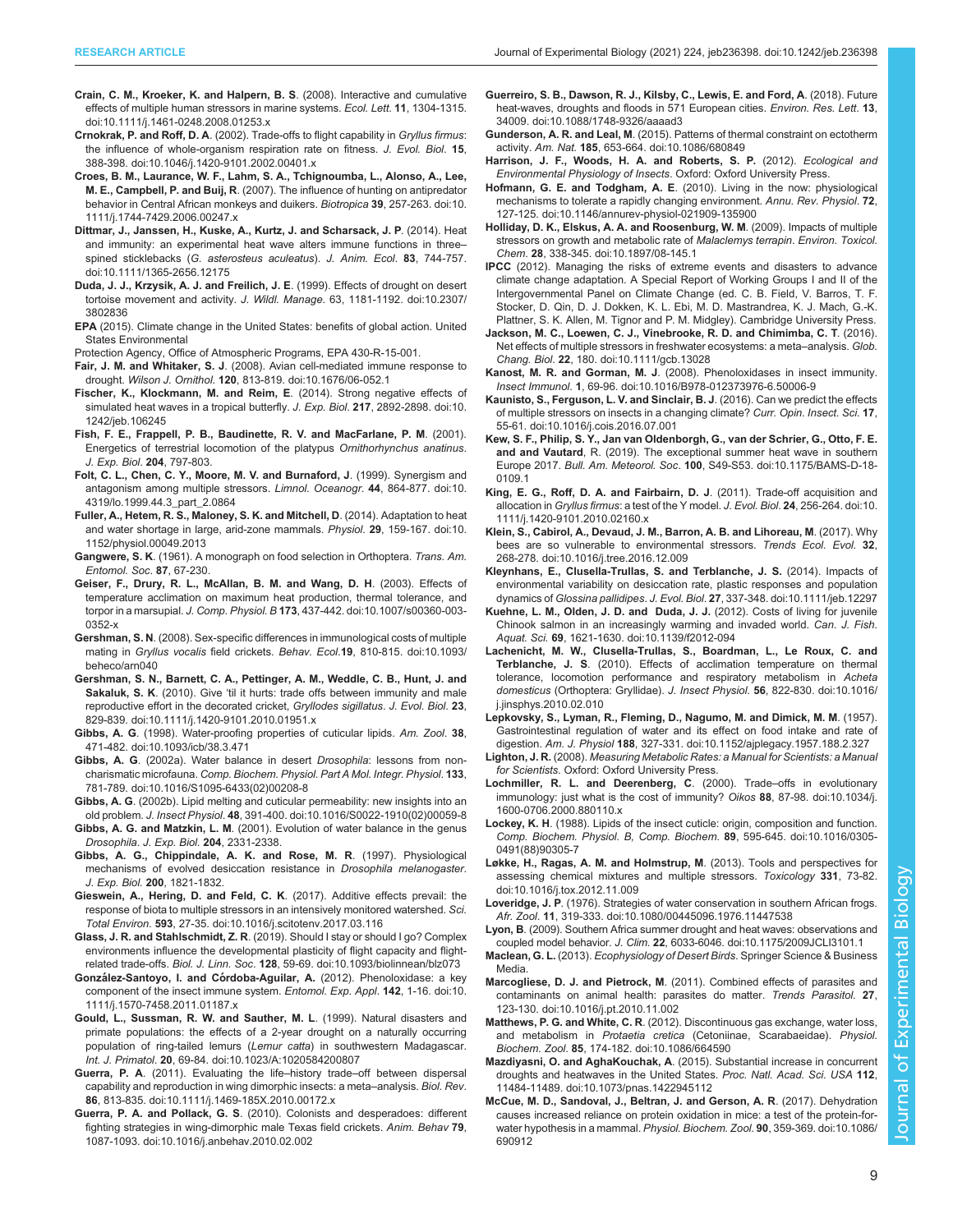<span id="page-9-0"></span>McEwen, B. S. and Wingfield, J. C[. \(2003\). The concept of allostasis in biology and](https://doi.org/10.1016/S0018-506X(02)00024-7) biomedicine. Horm. Behav. 43[, 2-15. doi:10.1016/S0018-506X\(02\)00024-7](https://doi.org/10.1016/S0018-506X(02)00024-7)

[McFarland, C. A., Talent, L. G., Quinn, M. J., Bazar, M. A., Wilbanks, M. S.,](https://doi.org/10.1007/s10646-012-0993-1) [Nisanian, M., Gogal, R. M., Johnson, M. S., Perkins, E. J. and Gust, K. A](https://doi.org/10.1007/s10646-012-0993-1). [\(2012\). Multiple environmental stressors elicit complex interactive effects in the](https://doi.org/10.1007/s10646-012-0993-1) western fence lizard ([Sceloporus occidentalis](https://doi.org/10.1007/s10646-012-0993-1)). Ecotoxicology 21, 2372-2390. [doi:10.1007/s10646-012-0993-1](https://doi.org/10.1007/s10646-012-0993-1)

Meehl, G. A. and Tebaldi, C[. \(2004\). More intense, more frequent, and longer](https://doi.org/10.1126/science.1098704) [lasting heat waves in the 21st century.](https://doi.org/10.1126/science.1098704) Science 305, 994-997. doi:10.1126/ [science.1098704](https://doi.org/10.1126/science.1098704)

- [Mitra, C. H., Wagner, W. E., Zera, A. J. and Tolle, A. E](https://doi.org/10.1111/j.1365-2311.2010.01254.x). (2011). Variation in singing [behaviour among morphs of the sand field cricket,](https://doi.org/10.1111/j.1365-2311.2010.01254.x) Gryllus firmus. Ecol. Entomol. 36[, 152-160. doi:10.1111/j.1365-2311.2010.01254.x](https://doi.org/10.1111/j.1365-2311.2010.01254.x)
- Navarro-Ortega, A., Acuñ[a, V., Bellin, A., Burek, P., Cassiani, G., Choukr-Allah,](https://doi.org/10.1016/j.scitotenv.2014.06.081) R., Dolé[dec, S., Elosegi, A., Ferrari, F., Ginebreda, A.](https://doi.org/10.1016/j.scitotenv.2014.06.081) (2015). Managing the [effects of multiple stressors on aquatic ecosystems under water scarcity. The](https://doi.org/10.1016/j.scitotenv.2014.06.081) GLOBAQUA project. Sci. Total Environ. 503[, 3-9. doi:10.1016/j.scitotenv.2014.](https://doi.org/10.1016/j.scitotenv.2014.06.081) [06.081](https://doi.org/10.1016/j.scitotenv.2014.06.081)
- Nespolo, R. F., Castañeda, L. E. and Roff, D. A[. \(2005\). The effect of fasting on](https://doi.org/10.1016/j.jinsphys.2004.11.005) activity and resting metabolism in the sand cricket. Gryllus firmus: a multivariate approach. J. Insect Physiol. 51[, 61-66. doi:10.1016/j.jinsphys.2004.11.005](https://doi.org/10.1016/j.jinsphys.2004.11.005)
- [Ormerod, S. J., Dobson, M., Hildrew, A. G. and Townsend, C](https://doi.org/10.1111/j.1365-2427.2009.02395.x). (2010). Multiple [stressors in freshwater ecosystems.](https://doi.org/10.1111/j.1365-2427.2009.02395.x) Freshw. Biol. 55, 1-4. doi:10.1111/j.1365- [2427.2009.02395.x](https://doi.org/10.1111/j.1365-2427.2009.02395.x)
- [Otalora-Ardila, A., Herrera M, L. G., Flores-Mart](https://doi.org/10.1371/journal.pone.0164938)ínez, J. J. and Welch, K. C., Jr [\(2016\). Metabolic cost of the activation of immune response in the fish-eating](https://doi.org/10.1371/journal.pone.0164938) myotis (Myotis vivesi[\): the effects of inflammation and the acute phase response.](https://doi.org/10.1371/journal.pone.0164938) PLoS ONE 11[, e0164938. doi:10.1371/journal.pone.0164938](https://doi.org/10.1371/journal.pone.0164938)
- [Palacios, M. G., Sparkman, A. M. and Bronikowski, A. M](https://doi.org/10.1111/j.1365-2656.2010.01785.x). (2011). Developmental [plasticity of immune defence in two life-history ecotypes of the garter snake,](https://doi.org/10.1111/j.1365-2656.2010.01785.x) Thamnophis elegans – [a common-environment experiment.](https://doi.org/10.1111/j.1365-2656.2010.01785.x) J. Anim. Ecol. 80, [431-437. doi:10.1111/j.1365-2656.2010.01785.x](https://doi.org/10.1111/j.1365-2656.2010.01785.x)
- [Palacios, M. G., Sparkman, A. M. and Bronikowski, A. M](https://doi.org/10.1016/j.ygcen.2011.11.042). (2012). Corticosterone [and pace of life in two life-history ecotypes of the garter snake](https://doi.org/10.1016/j.ygcen.2011.11.042) Thamnophis elegans. Gen. Comp. Endocrinol. 175[, 443-448. doi:10.1016/j.ygcen.2011.11.](https://doi.org/10.1016/j.ygcen.2011.11.042) [042](https://doi.org/10.1016/j.ygcen.2011.11.042)
- [Piggott, J. J., Townsend, C. R. and Matthaei, C. D](https://doi.org/10.1002/ece3.1465). (2015). Reconceptualizing [synergism and antagonism among multiple stressors.](https://doi.org/10.1002/ece3.1465) Ecol. Evol. 5, 1538-1547. [doi:10.1002/ece3.1465](https://doi.org/10.1002/ece3.1465)
- Preest, M. R. and Pough, F. H[. \(1989\). Interaction of temperature and hydration on](https://doi.org/10.2307/2389501) locomotion of toads. Funct. Ecol[. 3, 693-699. doi:10.2307/2389501](https://doi.org/10.2307/2389501)
- [Ratkowsky, D. A., Olley, J., McMeekin, T. A. and Ball, A](https://doi.org/10.1128/JB.149.1.1-5.1982). (1982). Relationship [between temperature and growth rate of bacterial cultures.](https://doi.org/10.1128/JB.149.1.1-5.1982) J. Bacteriol. 149, 1-5. [doi:10.1128/JB.149.1.1-5.1982](https://doi.org/10.1128/JB.149.1.1-5.1982)
- Raubenheimer, D. and Gäde, G. (1994). Hunger-[thirst interactions in the locust,](https://doi.org/10.1016/0022-1910(94)90151-1) Locusta Migratoria. J. Insect Physiol. 40[, 631-639. doi:10.1016/0022-](https://doi.org/10.1016/0022-1910(94)90151-1) [1910\(94\)90151-1](https://doi.org/10.1016/0022-1910(94)90151-1)
- Raubenheimer, D. and Gäde, G[. \(1996\). Separating food and water deprivation in](https://doi.org/10.1111/j.1365-3032.1996.tb00838.x) [locusts: effects on the patterns of consumption, locomotion and growth.](https://doi.org/10.1111/j.1365-3032.1996.tb00838.x) Physiol. Entomol. 21[, 76-84. doi:10.1111/j.1365-3032.1996.tb00838.x](https://doi.org/10.1111/j.1365-3032.1996.tb00838.x)
- Roff, D. A[. \(1975\). Population stability and the evolution of dispersal in a](https://doi.org/10.1007/BF00345307) heterogeneous environment. Oecologia 19[, 217-237. doi:10.1007/BF00345307](https://doi.org/10.1007/BF00345307)
- Roff, D. A[. \(1984\). The cost of being able to fly: a study of wing polymorphism in two](https://doi.org/10.1007/BF00379781) species of crickets. Oecologia 63[, 30-37. doi:10.1007/BF00379781](https://doi.org/10.1007/BF00379781)
- Roff, D. A[. \(1989\). Exaptation and the evolution of dealation in insects.](https://doi.org/10.1046/j.1420-9101.1989.2020109.x) J.Evol. Biol. 2[, 109-123. doi:10.1046/j.1420-9101.1989.2020109.x](https://doi.org/10.1046/j.1420-9101.1989.2020109.x)
- Roff, D. A[. \(1994\). Evidence that the magnitude of the trade off in a dichotomous trait](https://doi.org/10.1111/j.1558-5646.1994.tb02202.x) is frequency dependent. Evolution 48[, 1650-1656. doi:10.1111/j.1558-5646.](https://doi.org/10.1111/j.1558-5646.1994.tb02202.x) [1994.tb02202.x](https://doi.org/10.1111/j.1558-5646.1994.tb02202.x)
- Roff, D. A. and Fairbairn, D. J[. \(1991\). Wing dimorphisms and the evolution of](https://doi.org/10.1093/icb/31.1.243) [migratory polymorphisms among the Insecta.](https://doi.org/10.1093/icb/31.1.243) Am. Zool. 31, 243-251. doi:10.1093/ ich/31.1.243
- Rogowitz, G. L., Corté[s-Rivera, M. and Nieves-Puigdoller, K](https://doi.org/10.1007/s003600050209). (1999). Water loss, [cutaneous resistance, and effects of dehydration on locomotion of](https://doi.org/10.1007/s003600050209) Eleutherodactylus frogs. J. Comp. Physiol. B 169[, 179-186. doi:10.1007/](https://doi.org/10.1007/s003600050209) [s003600050209](https://doi.org/10.1007/s003600050209)
- [Rouault, G., Candau, J. N., Lieutier, F., Nageleisen, L. M., Martin, J. C. and](https://doi.org/10.1051/forest:2006044) Warzée, N[. \(2006\). Effects of drought and heat on forest insect populations in](https://doi.org/10.1051/forest:2006044) [relation to the 2003 drought in Western Europe.](https://doi.org/10.1051/forest:2006044) Ann. For. Sci. 63, 613-624. doi:10. [1051/forest:2006044](https://doi.org/10.1051/forest:2006044)
- Rozen-Rechels, D., Dupoué, A., Lourdais, O., Chamaillé-Jammes, S., Meylan, [S., Clobert, J. and Le Galliard, J. F.](https://doi.org/10.1002/ece3.5440) (2019). When water interacts with [temperature: ecological and evolutionary implications of thermo-hydroregulation](https://doi.org/10.1002/ece3.5440) in terrestrial ectotherms. Ecol. Evol. 9[, 10029-10043. doi:10.1002/ece3.5440](https://doi.org/10.1002/ece3.5440)
- Sapolsky, R. M[. \(1986\). Endocrine and behavioral correlates of drought in wild olive](https://doi.org/10.1002/ajp.1350110303) baboons (Papio anubis). Am.J. Primatol. 11[, 217-227. doi:10.1002/ajp.](https://doi.org/10.1002/ajp.1350110303) [1350110303](https://doi.org/10.1002/ajp.1350110303)
- [Sarhadi, A., Ausin, M. C., Wiper, M. P., Touma, D. and Diffenbaugh, N. S](https://doi.org/10.1126/sciadv.aau3487). (2018). [Multidimensional risk in a nonstationary climate: joint probability of increasingly](https://doi.org/10.1126/sciadv.aau3487)

[severe warm and dry conditions.](https://doi.org/10.1126/sciadv.aau3487) Sci. Adv. 4, eaau3487. doi:10.1126/sciadv. [aau3487](https://doi.org/10.1126/sciadv.aau3487)

- Schneider, P. M[. \(1985\). Purification and properties of three lysozymes from](https://doi.org/10.1016/0020-1790(85)90058-7) [hemolymph of the cricket,](https://doi.org/10.1016/0020-1790(85)90058-7) Gryllus bimaculatus (De Geer). Insect Biochem.. 15, [463-470. doi:10.1016/0020-1790\(85\)90058-7](https://doi.org/10.1016/0020-1790(85)90058-7)
- [Schwenke, R. A., Lazzaro, B. P. and Wolfner, M. F](https://doi.org/10.1146/annurev-ento-010715-023924). (2016). Reproduction[immunity trade-offs in insects.](https://doi.org/10.1146/annurev-ento-010715-023924) Ann. Rev. Entomol. 61, 239-256. doi:10.1146/ [annurev-ento-010715-023924](https://doi.org/10.1146/annurev-ento-010715-023924)
- [Seebacher, F. and Grigaltchik, V. S](https://doi.org/10.1371/journal.pone.0106492). (2014). Embryonic developmental [temperatures modulate thermal acclimation of performance curves in tadpoles](https://doi.org/10.1371/journal.pone.0106492) of the frog Limnodynastes peronii. PLoS ONE, 9[, e106492. doi:10.1371/journal.](https://doi.org/10.1371/journal.pone.0106492) [pone.0106492](https://doi.org/10.1371/journal.pone.0106492)
- [Sgro, C. M., Terblanche, J. S. and Hoffmann, A. A](https://doi.org/10.1146/annurev-ento-010715-023859). (2016). What can plasticity [contribute to insect responses to climate change?](https://doi.org/10.1146/annurev-ento-010715-023859) Ann. Rev. Entomol. 61, [433-451. doi:10.1146/annurev-ento-010715-023859](https://doi.org/10.1146/annurev-ento-010715-023859)
- [Shamble, P. S., Menda, G., Golden, J. R., Nitzany, E. I., Walden, K., Beatus, T.](https://doi.org/10.1016/j.cub.2016.08.041) and Hoy, R. R[. \(2016\). Airborne acoustic perception by a jumping spider.](https://doi.org/10.1016/j.cub.2016.08.041) Curr. Biol. 26[, 2913-2920. doi:10.1016/j.cub.2016.08.041](https://doi.org/10.1016/j.cub.2016.08.041)
- Siva-Jothy, M. T., Moret, Y. and Rolff, J[. \(2005\). Insect immunity: an evolutionary](https://doi.org/10.1016/S0065-2806(05)32001-7) ecology perspective. Adv. In Insect Phys. 32[, 1-48. doi:10.1016/S0065-](https://doi.org/10.1016/S0065-2806(05)32001-7) [2806\(05\)32001-7](https://doi.org/10.1016/S0065-2806(05)32001-7)
- [Smith, S. J., Edmonds, J., Hartin, C. A., Mundra, A. and Calvin, K](https://doi.org/10.1038/nclimate2552). (2015). Near[term acceleration in the rate of temperature change.](https://doi.org/10.1038/nclimate2552) Nat. Clim. Chang. 5, 333-336. [doi:10.1038/nclimate2552](https://doi.org/10.1038/nclimate2552)
- [Sparkman, A. M., Arnold, S. J. and Bronikowski, A. M](https://doi.org/10.1098/rspb.2006.0072). (2007). An empirical test of [evolutionary theories for reproductive senescence and reproductive effort in the](https://doi.org/10.1098/rspb.2006.0072) garter snake Thamnophis elegans. Proc. R. Soc. B 274[, 943-950. doi:10.1098/](https://doi.org/10.1098/rspb.2006.0072) [rspb.2006.0072](https://doi.org/10.1098/rspb.2006.0072)
- [Spinoni, J., Naumann, G., Carrao, H., Barbosa, P. and Vogt, J](https://doi.org/10.1002/joc.3875). (2014). World [drought frequency, duration, and severity for 1951](https://doi.org/10.1002/joc.3875)–2010. Int. J. Climatol. 34, [27922804. doi:10.1002/joc.3875](https://doi.org/10.1002/joc.3875)
- Srygley, R. B[. \(2012\). Ontogenetic changes in immunity and susceptibility to fungal](https://doi.org/10.1016/j.jinsphys.2011.12.005) [infection in Mormon crickets](https://doi.org/10.1016/j.jinsphys.2011.12.005) Anabrus simplex. J. Insect Physiol. 58, 342-347. [doi:10.1016/j.jinsphys.2011.12.005](https://doi.org/10.1016/j.jinsphys.2011.12.005)
- Srygley, R. B. and Jaronski, S. T[. \(2011\). Immune response of Mormon crickets](https://doi.org/10.1155/2011/849038) [that survived infection by](https://doi.org/10.1155/2011/849038) Beauveria bassiana. Psyche 2011, 849038. doi:10. [1155/2011/849038](https://doi.org/10.1155/2011/849038)
- Stahlschmidt, Z. R. and Adamo, S. A[. \(2015\). Food-limited mothers favor offspring](https://doi.org/10.1111/1365-2435.12287) [quality over offspring number: a principal components approach.](https://doi.org/10.1111/1365-2435.12287) Funct. Ecol. 29, [88-95. doi:10.1111/1365-2435.12287](https://doi.org/10.1111/1365-2435.12287)
- Stahlschmidt, Z., O'Leary, M. E. and Adamo, S[. \(2014\). Food limitation leads to](https://doi.org/10.1093/beheco/art110) [risky decision making and to tradeoffs with oviposition.](https://doi.org/10.1093/beheco/art110) Behav. Ecol. 25, 223-227. [doi:10.1093/beheco/art110](https://doi.org/10.1093/beheco/art110)
- [Stahlschmidt, Z. R., Jodrey, A. D. and Luoma, R. L](https://doi.org/10.1016/j.cbpa.2015.04.007). (2015). Consequences of [complex environments: Temperature and energy intake interact to influence](https://doi.org/10.1016/j.cbpa.2015.04.007) growth and metabolic rate. [Comp. Biochem. Physiol. A Mol. Integr. Physiol](https://doi.org/10.1016/j.cbpa.2015.04.007). 187, [1-7. doi:10.1016/j.cbpa.2015.04.007](https://doi.org/10.1016/j.cbpa.2015.04.007)
- [Stahlschmidt, Z. R., Holcomb, L. M. and Luoma, R. L](https://doi.org/10.1093/beheco/arv147). (2016). Context-dependent [effects of complex environments on behavioural plasticity.](https://doi.org/10.1093/beheco/arv147) Behav. Ecol. 27, [237-244. doi:10.1093/beheco/arv147](https://doi.org/10.1093/beheco/arv147)
- Stahlschmidt, Z. R. and Glass, J. R[. \(2020\). Life history and immune challenge](https://doi.org/10.1086/709587) [influence metabolic plasticity to food availability and acclimation temperature.](https://doi.org/10.1086/709587) Physiol. Biochem. Zool. 93[, 271-281. doi:10.1086/709587](https://doi.org/10.1086/709587)
- [Stahlschmidt, Z. R., Jeong, N., Johnson, D. and Meckfessel, N](https://doi.org/10.1007/s00360-019-01244-6). (2020). From [phenoloxidase to fecundity: food availability does not influence the costs of](https://doi.org/10.1007/s00360-019-01244-6) [oxidative challenge in a wing-dimorphic cricket.](https://doi.org/10.1007/s00360-019-01244-6) J. Comp. Physiol. B 190, 17-26. [doi:10.1007/s00360-019-01244-6](https://doi.org/10.1007/s00360-019-01244-6)
- [Steenman, A., Lehmann, A. W. and Lehmann, G. U](https://doi.org/10.14411/eje.2013.071). (2013). Morphological [variation and sex-biased frequency of wing dimorphism in the pygmy grasshopper](https://doi.org/10.14411/eje.2013.071) Tetrix subulata [\(Orthoptera: Tetrigidae\).](https://doi.org/10.14411/eje.2013.071) Eur. J. Entomol. 110, 535. doi:10.14411/ [eje.2013.071](https://doi.org/10.14411/eje.2013.071)
- [Strobel, A., Bennecke, S., Leo, E., Mintenbeck, K., Po](https://doi.org/10.1186/1742-9994-9-28)̈rtner, H. O. and Mark, F. C. [\(2012\). Metabolic shifts in the Antarctic fish](https://doi.org/10.1186/1742-9994-9-28) Notothenia rossii in response to rising [temperature and](https://doi.org/10.1186/1742-9994-9-28) PCO<sub>2</sub>. Front. Zool. 9[, 1-15. doi:10.1186/1742-9994-9-28](https://doi.org/10.1186/1742-9994-9-28)
- [Sun, B.-J., Huebner, C., Triedel, L. A., Clark, R. M., Roberts, K. T., Kenagy, G. J.](https://doi.org/10.1111/1365-2435.13615) and Williams, C. M[. \(2020\). Nocturnal dispersal flight of crickets: behavioural and](https://doi.org/10.1111/1365-2435.13615) [physiological responses to cool environmental temperatures.](https://doi.org/10.1111/1365-2435.13615) Funct. Ecol. 34, [1907-1920. doi:10.1111/1365-2435.13615](https://doi.org/10.1111/1365-2435.13615)
- [Terblanche, J. S., Clusella-Trullas, S. and Chown, S. L](https://doi.org/10.1242/jeb.041889). (2010). Phenotypic [plasticity of gas exchange pattern and water loss in](https://doi.org/10.1242/jeb.041889) Scarabaeus spretus [\(Coleoptera: Scarabaeidae\): deconstructing the basis for metabolic rate](https://doi.org/10.1242/jeb.041889) variation. J. Exp. Biol. 213[, 2940-2949. doi:10.1242/jeb.041889](https://doi.org/10.1242/jeb.041889)
- Todgham, A. E. and Stillman, J. H[. \(2013\). Physiological responses to shifts in](https://doi.org/10.1093/icb/ict086) [multiple environmental stressors: relevance in a changing world.](https://doi.org/10.1093/icb/ict086) Integr. Comp. Biol. 53[, 539-544. doi:10.1093/icb/ict086](https://doi.org/10.1093/icb/ict086)
- Tojo, S., Nagase, Y. and Filippi, L[. \(2005\). Reduction of respiration rates by forming](https://doi.org/10.1016/j.jinsphys.2005.05.006) [aggregations in diapausing adults of the shield bug,](https://doi.org/10.1016/j.jinsphys.2005.05.006) Parastrachia japonensis. J. Insect Physiol. 51[, 1075-1082. doi:10.1016/j.jinsphys.2005.05.006](https://doi.org/10.1016/j.jinsphys.2005.05.006)
- Toolson, E. C. and Hadley, N. F[. \(1979\). Seasonal effects on cuticular permeability](https://doi.org/10.1007/BF00686988) [and epicuticular lipid composition in](https://doi.org/10.1007/BF00686988) Centruroides sculpturatus ewing 1928